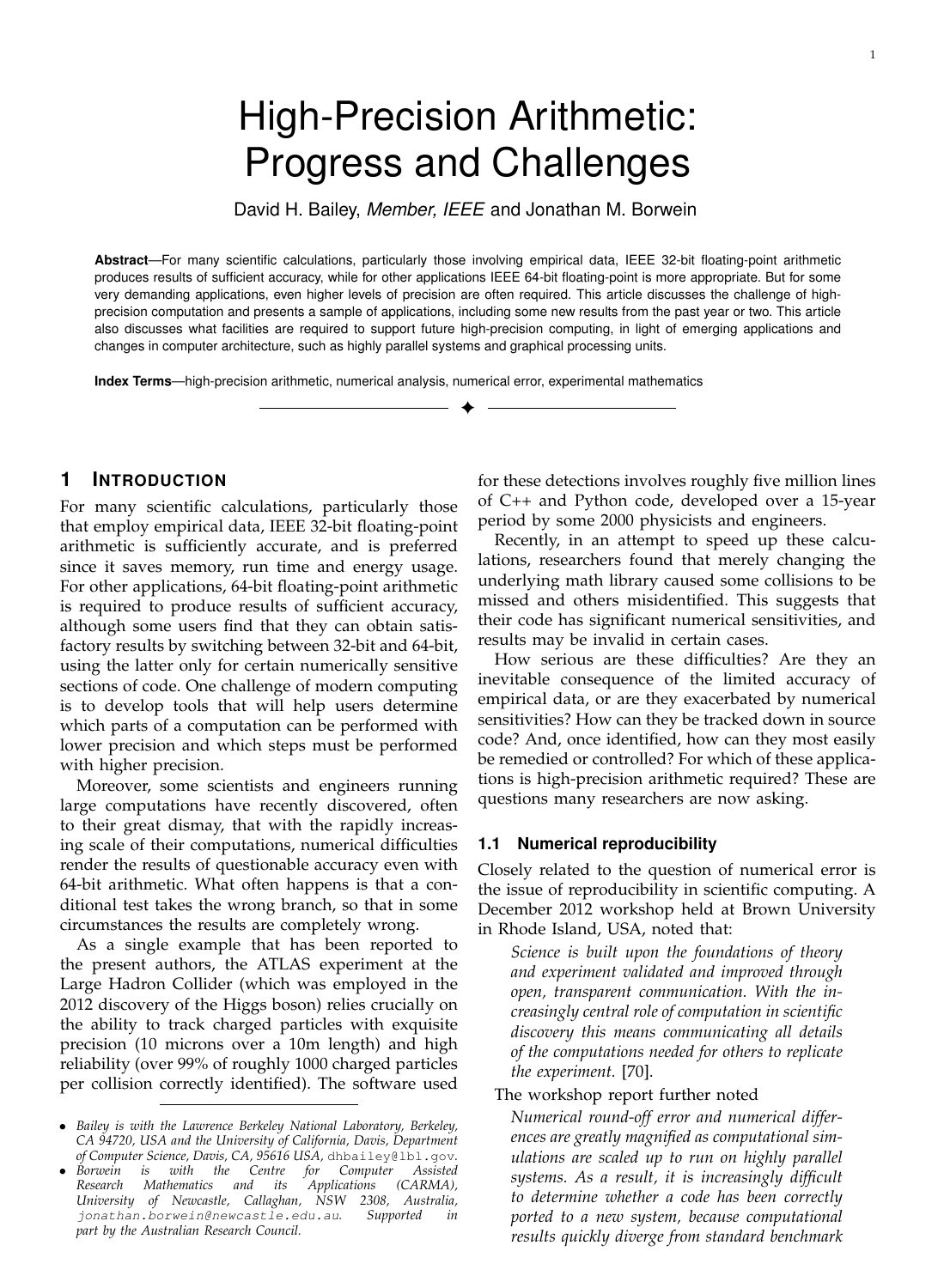*cases. And it is doubly difficult for other researchers, using independently written codes and distinct computer systems, to reproduce published results.* [70]

The workshop's main recommendations are also discussed in [18], [69].

**Example 1.1** (Variable precision I)**.** As a simple illustration of these issues, suppose one wishes to compute the arc length of the irregular function  $g(x) =$  $x{+}\sum_{0\leqslant k\leqslant 10} 2^{-k}\sin(2^kx)$ , over the interval  $(0,\pi)$ ,using  $10<sup>7</sup>$  abscissa points. See Figure 1.



Fig. 1. Graph of  $g(x) = x + \sum_{0 \le k \le 10} 2^{-k} \sin(2^k x)$ , over  $(0, \pi)$ .

If this computation is performed with ordinary IEEE double arithmetic, the calculation takes 2.59 seconds and yields the result 7.073157029008510. If performed on another system, the results typically differ in the last four digits. If it is done using "doubledouble" arithmetic (approximately 31-digit accuracy; see Section 2), the run takes 47.39 seconds seconds and yields the result 7.073157029007832, which is correct to 15 digits. But if only the summation is performed using double-double arithmetic, and the integrand is computed using standard double arithmetic, the result is identical to the double-double result (to 15 digits), yet the computation only takes 3.47 seconds. In other words, the judicious usage of double-double arithmetic in a critical summation completely eliminates the numerical non-reproducibility, with only a minor increase in run time  $[4]$ .

A larger example of this sort arose in an atmospheric model (a component of large climate model). While such computations are by their fundamental nature "chaotic," so that computations will eventually depart from any benchmark standard case, nonetheless it is essential to distinguish avoidable numerical error from fundamental chaos.

Researchers working with this atmospheric model were perplexed by the difficulty of reproducing benchmark results. Even when their code was ported from one system to another, or when the number of processors used was changed, the computed data diverged from a benchmark run after just a few days of simulated time. As a result, they could never be sure that in the process of porting their code or changing the number of processors that they did not introduce a bug into their code.

After an in-depth analysis of this code, He and Ding found that merely by employing double-double arithmetic in two critical global summations, almost all of this numerical variability was eliminated. This permitted benchmark results to be accurately reproduced for a significantly longer time, with virtually no change in total run time [51].

Researchers working with some large computational physics applications reported similar success, again merely by modifying their codes to employ a form of high-precision arithmetic in several critical summation loops [61].

#### **1.2 Dealing with numerical difficulties**

Some suggest that the only proper way to deal with such difficulties is to carefully examine each algorithm and subroutine in a code, to ensure that only the best schemes are being used, and that they are all implemented in the most stable manner. Others suggest employing interval arithmetic in some or all sections of the code. The trouble with these choices, from a pragmatic point of view, stems from the regrettable fact that very few scientists and engineers who do scientific computation in their work have the requisite advanced training in numerical analysis.

For example, as we pointed out in [12], in 2010 a total of 870 students graduated in mathematics, physics, statistics, chemistry, computer science and engineering at the University of California, Berkeley. Several hundred others, in fields such as biology, geology, medicine, economics, psychology, sociology, are also likely to do scientific computing in their work. By comparison, in 2010 only 219 students enrolled in two sections of Math 128A, a one-semester introductory numerical analysis course, and only 24 enrolled in Math 128B, a more rigorous numerical analysis course (with similar numbers for previous years). Thus of the 2010 U.C. Berkeley graduates who likely will do scientific computing in their professional work, only about 2% had advanced training in numerical analysis. This percentage does not appear to be any higher at other universities, and may well be lower.

High-precision arithmetic is thus potentially quite useful in real-world computing, because even in cases where superior algorithms or implementation techniques are known in the literature, simply increasing the precision used for the existing algorithm, using tools such as those described below, is often both simpler and safer, because in most cases only minor changes need to be made to the existing code. And for other computations, as we shall see, there is no alternative to higher precision.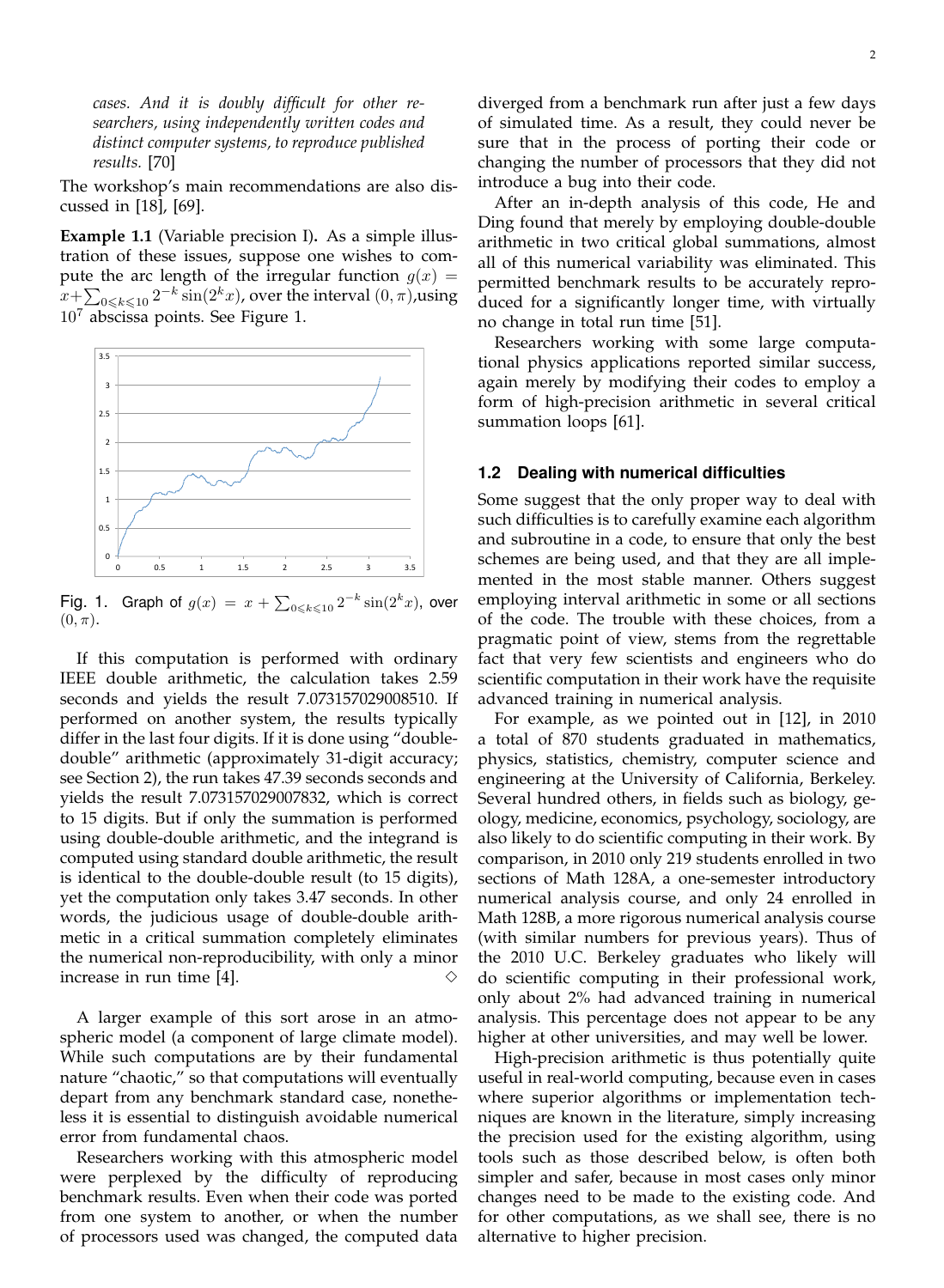## **1.3 U.C. Berkeley's "Precimonious" tool**

Recently a team led by James Demmel of U. C. Berkeley have begun developing software facilities to find and ameliorate numerical anomalies in large-scale computations. These include facilities to:

- Test the level of numerical accuracy required for an application.
- Delimit the portions of code that are inaccurate.
- Search the space of possible code modifications.
- Repair numerical difficulties, including usage of high-precision arithmetic.
- Navigate through a hierarchy of precision levels (32-bit, 64-bit or higher as needed).

The current version of this tool is known as "Precimonious." Details on this tool, with some examples of its usage, are presented in [63].

#### **1.4 Computations that require extra precision**

Some scientific computations actually require more than the standard IEEE 64-bit floating-point arithmetic. Typically these applications feature one or more of these characteristics: (a) ill-conditioned linear systems; (b) large summations; (c) long-time simulations; (d) large-scale, highly parallel simulations; (e) highresolution computations; or (f) experimental mathematics computations.

The following example, adapted from [12], demonstrates how numerical difficulties can arise in a very innocent-looking setting, and shows how these difficulties can be ameliorated, in many cases, by the judicious usage of high-precision arithmetic.

**Example 1.2** (Variable precision II)**.** Suppose one suspects that the data (1, 32771, 262217, 885493, 2101313, 4111751, 7124761) are given by an integer polynomial for integer arguments  $(0, 1, \ldots, 6)$ . Most scientists and engineers will employ a familiar least-squares scheme to recover this polynomial [60, pg. 44]. This can be done by constructing the  $(n+1) \times (n+1)$  system

$$
\begin{bmatrix}\nn+1 & \sum_{k=1}^{n} x_k & \cdots & \sum_{k=1}^{n} x_k^n \\
\sum_{k=1}^{n} x_k & \sum_{k=1}^{n} x_k^2 & \cdots & \sum_{k=1}^{n} x_k^{n+1} \\
\vdots & \vdots & \ddots & \vdots \\
\sum_{k=1}^{n} x_k^n & \sum_{k=1}^{n} x_k^{n+1} & \cdots & \sum_{k=1}^{n} x_k^{2n}\n\end{bmatrix}\n\begin{bmatrix}\na_0 \\
a_1 \\
\vdots \\
a_n\n\end{bmatrix}
$$
\n
$$
=\n\begin{bmatrix}\n\sum_{k=1}^{n} x_k \\
\sum_{k=1}^{n} x_k y_k \\
\vdots \\
\sum_{k=1}^{n} x_k^n y_k\n\end{bmatrix},
$$

where  $(x_k)$  and  $(y_k)$  are the arguments and data values given above. This system is typically solved for  $(a_1, a_2, \dots, a_n)$  using *LINPACK* [45] or *LAPACK* [44] software.

An implementation of this approach using standard IEEE 64-bit floating-point arithmetic, with final results rounded to the nearest integer, correctly finds the vector of coefficients  $(1, 0, 0, 32769, 0, 0, 1)$ , which corresponds to  $f(x) = 1 + (2^{15} + 1)x^3 + x^6$ . But this scheme fails when given the 9-long sequence (1, 1048579, 16777489, 84941299, 268501249, 655751251, 1360635409, 2523398179, 4311748609), which is generated by the degree-8 polynomial function  $f(x) = 1 + (2^{20} + 1)x^4 + x^8.$ 

Readers trained in numerical analysis may recognize that the above scheme is not the best approach for this problem, because the matrix system is known to be ill-conditioned. A better approach is to employ either a scheme based on the Lagrange interpolating polynomial, or else a scheme due to Demmel and Koev [43] (currently the state-of-the-art for such problems). A 64-bit implementation of either scheme finds the correct polynomial in the degree-8 case. However, both fail to recover the degree-12 polynomial  $1 + (2^{27} + 1)x^6 + x^{12}$  when given the input (1, 134217731, 8589938753, 97845255883, 549772595201, 2097396156251, 6264239146561, 15804422886323, 35253091827713, 71611233653971, 135217729000001, 240913322581691, 409688091758593).

On the other hand, merely by modifying a simple least-squares program to employ double-double arithmetic, using the QD software (see the next section), all three problems (degrees 6, 8 and 12) are correctly solved without incident.  $\Diamond$ 

# **2 TECHNIQUES AND SOFTWARE FOR HIGH-PRECISION ARITHMETIC**

By far the most common form of extra-precision arithmetic is roughly twice the level of standard 64 bit IEEE floating-point arithmetic. One option is the IEEE standard for 128-bit floating-point arithmetic, with 112 mantissa bits, but sadly it is not yet widely implemented in hardware. A much more common option, implemented in software, is known as "doubledouble" arithmetic (approximately 31-digit accuracy). This datatype consists of a pair of 64-bit IEEE floats  $(s, t)$ , where s is the 64-bit floating-point value closest to the desired value, and  $t$  is the difference (positive or negative) between the true value and s.

Such data can be added by using a scheme originally proposed by Donald E. Knuth [54] (see also [64]): Let the notation fl mean that the indicated operations are to be performed with rounded IEEE 64-bit arithmetic. Then given 64-bit floats  $a$  and  $b$ , the sequence

$$
x = f1(a + b)
$$
  
\n
$$
y = f1(x - a)
$$
  
\n
$$
z = f1((a - (x - y)) + (b - y))
$$

returns their sum as a double-double entity:  $x$  is the closest double value to  $a + b$ , and z is the low-order word, so that  $(x, z)$  jointly represents the exact sum of  $a$  and  $b$ . A simple extension of this sequence can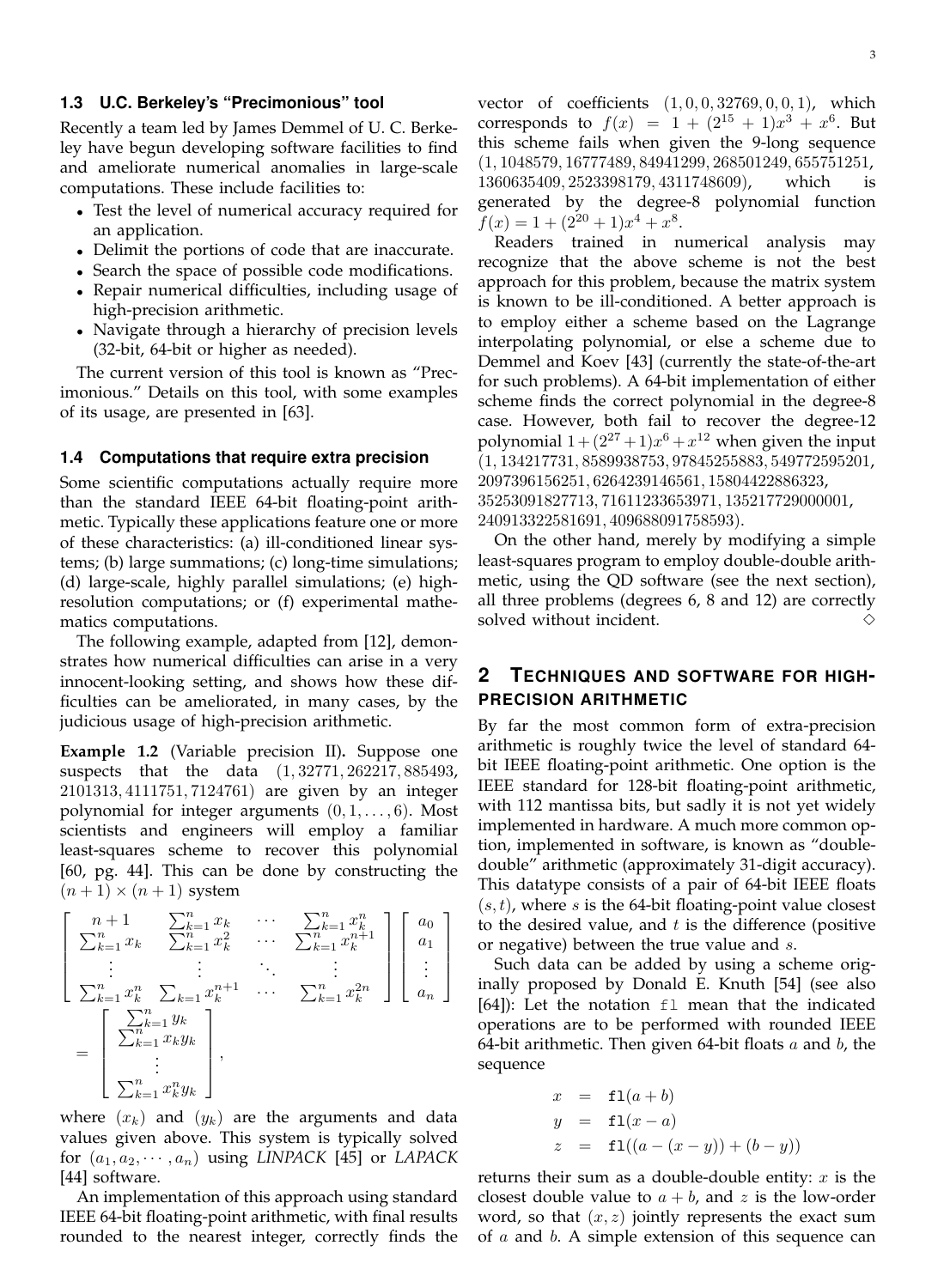be used to add two double-double operands, and related schemes can be used to realize all four basic arithmetic operations on double-double data. Similar schemes also work well for quad-double arithmetic, which operates on strings of four IEEE 64-bit floats. This datatype provides roughly 62-digit accuracy [52].

For higher-levels of precision, one typically represents a high-precision datum as a string of floats or integers, where the first word contains the size of the datum, the second word contains an exponent, and each subsequent word contains *B* bits of the mantissa. For moderate precision levels (up to roughly 1000 digits), arithmetic on such data is typically performed using adaptations of the familiar schemes taught in grade school, operating on entire words rather than individual digits.

Above about 1000 decimal digits, advanced algorithms should be employed for maximum efficiency. For example, note that the product of two highprecision values, represented as above, may be computed by a convolution scheme as follows: let the two high-precision data vectors (without exponents and other "bookkeeping" words) be  $x = (x_0, x_1, \dots, x_{n-1})$ and  $y = (y_0, y_1, \dots y_{n-1})$ , where each word contains B bits, i.e., an integer from 0 to  $2^B-1$ . First extend  $x$ and  $y$  to length  $2n$  by appending  $n$  zeroes to each. Then compute the vector  $z = (z_0, z_1, \dots z_{2n-1})$  as

$$
z_k = \sum_{k=0}^{2n-1} x_k y_{2n-k-1}.
$$
 (1)

Finally, release carries, which is done by iterating  $z_{k-1} := z_{k-1} + \text{int}(z_k/2^B)$ , beginning with  $k = 2n - 1$ and proceeding in reverse order to  $k = 0$ . The result is the 2n-long mantissa of the high-precision product of  $x$  and  $y$ . After inserting appropriate sign and exponent words and rounding the result if needed to  $n$  mantissa words, the operation is complete.

Now note that the convolution operation (1) may be performed using fast Fourier transforms (FFTs):

$$
z = F^{-1}[F[x] \cdot F[y]] \tag{2}
$$

It should be noted in the above that it is often necessary to limit  $B$ , so that the final results of the floatingpoint FFT operations can be reliably rounded to the nearest integer. Another option is to use a numbertheoretic FFT, which is not subject to round-off error. Either way, efficient implementations of this scheme can dramatically accelerate multiplication for very high-precision data, since in effect it reduces an  $O(n^2)$ operation to an  $O(n \log n)$  operation. For details, see [24] or [32, pp. 215–245].

Square roots and  $n$ -th roots can be computed efficiently by Newton iteration-based schemes. The basic transcendental functions can be computed by means of Taylor series-based algorithms or, for higher levels of precision, quadratically convergent algorithms that approximately double the number of correct digits with each iteration [32, pp. 215–245], [36].

Software for performing high-precision arithmetic has been available for quite some time, for example in the commercial packages *Mathematica* and *Maple*. However, until 10 or 15 years ago those with applications written in more conventional languages, such as C++ or Fortran-90, often found it necessary to rewrite their codes, replacing arithmetic operations with subroutine calls, which was a very tedious and error-prone process.

Nowadays there are several freely available highprecision software packages, together with accompanying high-level language interfaces, utilizing operator overloading, that make code conversions relatively painless. In most cases, one merely changes the type statements of those variables that are to be treated as high precision and makes a handful of other modifications. Thereafter when one of these variables appears in an expression, the correct underlying routines are automatically called.

Here are a few such packages. The ARPREC [24], QD [52] and MPFUN90 packages are available from http://crd-legacy.lbl.gov/<sup>∼</sup>dhbailey/mpdist.

- ARPREC: supports arbitrary precision real, integer and complex, with many algebraic and transcendental functions. Includes high-level language interfaces for C++ and Fortran-90.
- GMP: supports high-precision integer, rational and floating-point calculations. Distributed under the GNU license by the Free Software Foundation. Available at http://gmplib.org.
- MPFR: supports multiple-precision floating-point computations with exact rounding, based on GMP. Available at http://www.mpfr.org.
- MPFR++: a high-level C++ interface to MPFR. Available at http://perso.ens-lyon.fr/nathalie. revol/software.html.
- MPFUN90: similar to ARPREC in user-level functionality, but written entirely in Fortran-90. Includes a Fortran-90 high-level interface.
- QD: includes routines to perform "doubledouble" (approx. 31 digits) and "quad-double" (approx. 62 digits) arithmetic, as well as many algebraic and transcendental functions. Includes high-level language interfaces for C++ and Fortran-90.

Obviously there is an extra cost for performing high-precision arithmetic. Double-double computations typically run at least five times slower than 64 bit; quad-double computations typically run at least 25 times slower; and arbitrary precision arithmetic may be hundreds or thousands of times slower. Fortunately, however, high-precision arithmetic is often only needed for a small portion of code, so that the total run time may increase only modestly.

What's more, the advent of highly parallel computer systems means that high-precision computa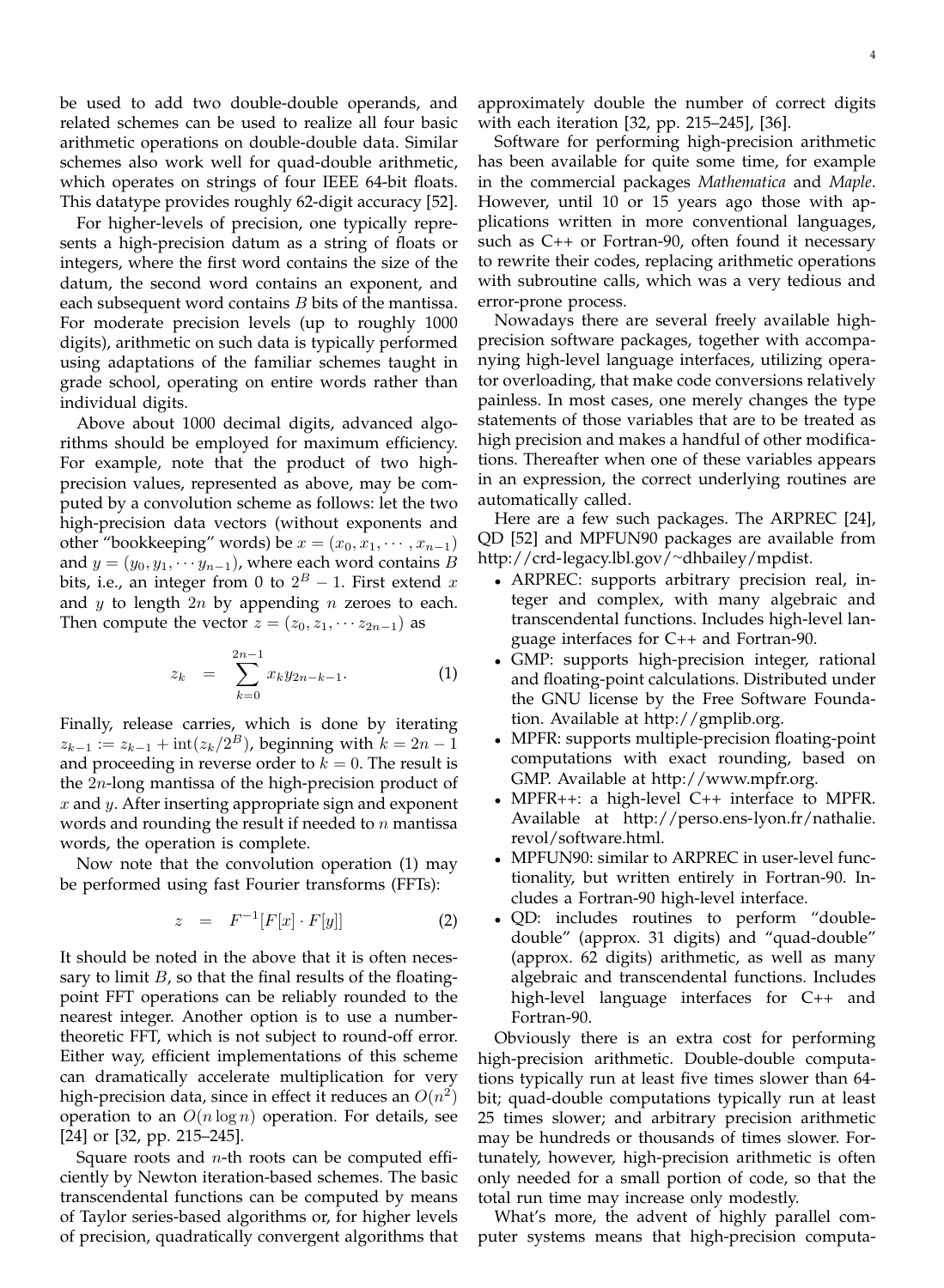tions that once were impractical can now be completed in reasonable run time. Indeed, numerous demanding high-precision computations have been done in this way, most often by invoking parallelism at the level of loops in the application rather than within individual high-precision arithmetic operations. For example, 1024 processors were employed to compute a numerical integral in [7], and up to 512 processors were employed to computed some twoand three-dimensional integrals in [14]. Parallel highprecision computation will be further discussed in Section 8.

# **3 APPLICATIONS OF HIGH-PRECISION ARITHMETIC**

Here we briefly summarize some of the numerous applications that have recently arisen for high-precision arithmetic in conventional scientific computing. This material is condensed and adapted from [12]. See [12] for additional details and examples.

## **3.1 Planetary orbit dynamics**

Planetary scientists have long debated whether the solar system is stable over many millions or billions of years, and whether our solar system is typical in this regard. Researchers running simulations of the solar system typically find that 64-bit computations are sufficiently accurate for long periods of time, but then fail at certain critical points. As a result, some researchers have employed higher precision arithmetic (typically IEEE extended or double-double) to reduce numerical error, in combination with other techniques [55].

### **3.2 Coulomb** n**-body atomic systems**

Alexei Frolov of the University of Western Ontario in Canada has employed high-precision software in studies of  $n$ -body Coulomb atomic systems, which require the accurate solutions of large and nearly singular linear systems. His computations typically use 120-digit arithmetic, which is sufficient to solve certain bound state problems that until a few years ago were consider intractable [22], [49].

## **3.3 Nuclear physics computations**

Researchers have recently applied high-precision computations to produce accurate solutions to the Schrodinger equation (from quantum theory) for the lithium atom. In particular, they have been able to compute the non-relativistic ground state energy for lithium to nearly 12-digit accuracy, which is 1500 times better than earlier results [78]. These researchers are now targeting a computation of the fine structure constant of physics (approx. 7.2973525698  $\times$  10<sup>-3</sup>), hopefully to within a few parts per billion, directly from the QED theory [79].

## **3.4 Scattering amplitudes**

A team of physicists working on the Large Hadron Collider at CERN (distinct from the team mentioned in Section 1) is computing scattering amplitudes of collisions involving various fundamental particles (quarks, gluons, bosons). This program performs computations using 64-bit IEEE floating-point arithmetic in most cases, but then recomputes results where necessary using double-double arithmetic. These researchers are now designing a scheme that dynamically varies the precision level according to the inherent stability of the underlying computation [46], [29], [59], [42].

## **3.5 Dynamical systems**

High-precision arithmetic has long been employed in the study of dynamical systems, especially in the analysis of bifurcations and periodic orbit stability. Many of these computations have employed Runge-Kutta methods, but in the past few years researchers have found that the Taylor method, implemented with high-precision arithmetic, is even more effective [68].

The Taylor method can be defined as follows [26], [28], [40]. Consider the initial value problem  $\dot{y} =$  $f(t, y)$ , where f is assumed to be a smooth function. Then the solution at  $t_i$  is approximated by  $y_i$  from the *n*-th degree Taylor series approximation of  $y(t)$  at  $t = t_i$ . So, denoting  $h_i = t_i - t_{i-1}$ , one can write

$$
y(t_0) =: y_0,
$$
  
\n
$$
y(t_i) \approx y_{i-1} + f(t_{i-1}, y_{i-1}) h_i + ...
$$
  
\n
$$
+ \frac{1}{n!} \frac{d^{n-1} f(t_{i-1}, y_{i-1})}{dt^{n-1} h_i^n =: y_i.
$$
 (3)

This method thus reduces the solution of the dynamical system to the determination of certain Taylor coefficients, which may be done efficiently using automatic differentiation techniques, provided one uses sufficiently accurate arithmetic [26], [27], [28].



Fig. 2. Left: Error vs. CPU time for the numerical solution of the unstable periodic orbit LR for the Lorenz model (in double-double arithmetic) using a Runge-Kutta code (dop853), an extrapolation code (odex) and a Taylor series method (TIDES). Right: Error vs. CPU time for the numerical solution of an unstable periodic orbit for the Lorenz model (in 500-digit arithmetic) using the TIDES code.

Figure 2 (left) compares computations of the unstable periodic orbit LR in the Lorenz model [57]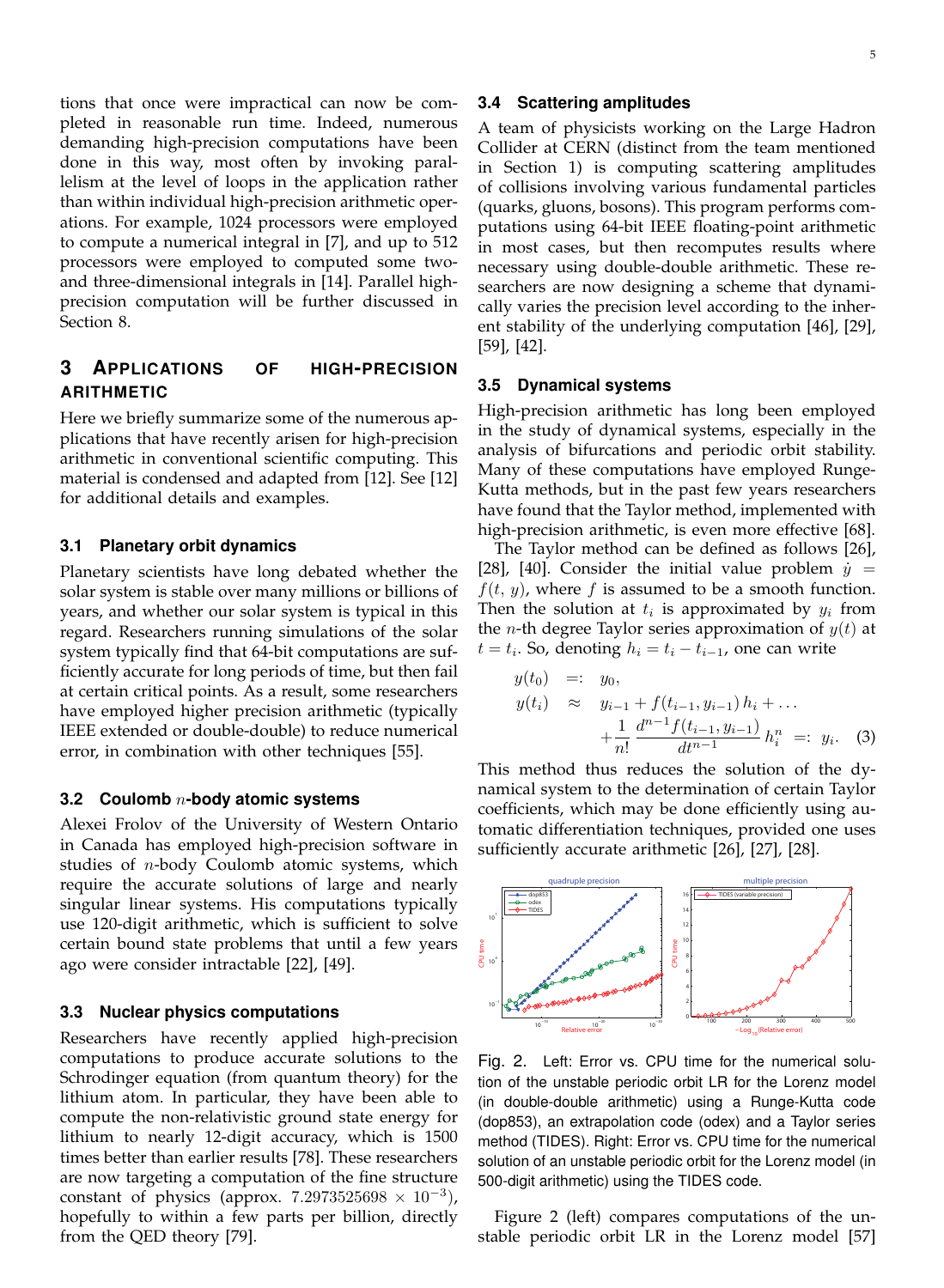with three methods: (a) the Taylor method (using the TIDES code [1]), (b) a conventional Runge-Kutta method (using the dop853 code), and (c) an extrapolation method (using the odes code) [50]. In symbolic dynamics notation, "LR" means one loop around the left equilibrium point, followed by one loop around the right equilibrium point.

When these methods are performed using double precision arithmetic, the Runge-Kutta code is most accurate, but when done in double-double or higherprecision arithmetic, the Taylor method is the fastest. In many problems, high-precision arithmetic is required to obtain accurate results, and so for such problems the Taylor scheme is the only reliable method among the standard methods. The right graph in Figure 2 shows the error for an unstable orbit using 500-digit arithmetic using the TIDES code [74].



Fig. 3. Numerical solution of the  $L^{25}R^{25}$  unstable periodic orbit of the Lorenz model for 16 time periods using the TIDES code with 300 digits, compared with just one time period using 64-bit IEEE arithmetic.

Figure 3 demonstrates the need for high accuracy in these solutions. It shows the results for completing 16 time periods of the  $L^{25}R^{25}$  unstable periodic orbit of the Lorenz model using the the TIDES code with 300 digits, compared with just one time period using IEEE 64-bit floating-point arithmetic. Note that since more than 16 digits are lost on each period, it is not possible to accurately compute even a single period of this orbit using only IEEE 64-bit floating-point arithmetic.

## **3.6 Periodic orbits**

The Lindstedt-Poincaré method [73] for computing periodic orbits in dynamical systems is based on the Lindstedt-Poincaré technique of perturbation theory, together with Newton's method for solving nonlinear systems and Fourier interpolation. D. Viswanath [74] has used this method, implemented in part with highprecision arithmetic software (more than 100 digits of precision) to compute highly unstable periodic orbits. These calculations typically may lose more than 50 digits of precision in each orbit. The fractal properties of the Lorenz attractor, which require very high precision to compute, are shown in Figure 4 [74], [75].



Fig. 4. Fractal property of the Lorenz attractor. The first plot shows a rectangle in the plane. All later plots zoom in on a tiny region (too small to be seen by the unaided eye) at the center of the red rectangle of the preceding plot to show that what appears to be a line is in fact not a line. (Reproduced with permission from [75]).

Another option currently being pursued by researchers computing these periodic orbits is to employ the Taylor series method in conjunction with Newton iterations, together with more than 1000-digit arithmetic [2].

To conclude this section, we mention a fascinating article [37], which describes how simulations must employ quantum molecular dynamics and special relativity to obtain realistic results on mercury's properties that correspond to measured properties (notably its melting temperature). In arenas such as this, one must first accurately capture the physics, but one should also remember the option to parsimoniously increase precision when needed.

# **4 HIGH-PRECISION ARITHMETIC IN EXPERI-MENTAL MATHEMATICS**

Very high-precision floating-point arithmetic is now considered an indispensable tool in the field of experimental mathematics [32], [6].

Many of these computations involve variants of Ferguson's PSLQ integer relation detection algorithm [47], [19]. Suppose one is given an *n*-long vector  $(x_i)$ of real or complex numbers (presented as a vector of high-precision values). The PSLQ algorithm finds the integer coefficients  $(a_i)$ , not all zero, such that

$$
a_1x_1 + a_2x_2 + \dots + a_nx_n = 0
$$

(to available precision), or else determines that there is no such relation within a certain bound on the size of the coefficients. Integer relation detection almost always requires very high precision—at least  $(n \times d)$ digit precision, where  $d$  is the size in digits of the largest  $a_i$  and n is the vector length, or else the true relation, if one exists, will be lost in a sea of spurious numerical artifacts.

PSLQ constructs a sequence of integer-valued matrices  $B_n$  that reduce the size of the vector  $y =$  $x \cdot B_n$ , until either the relation is found (as one of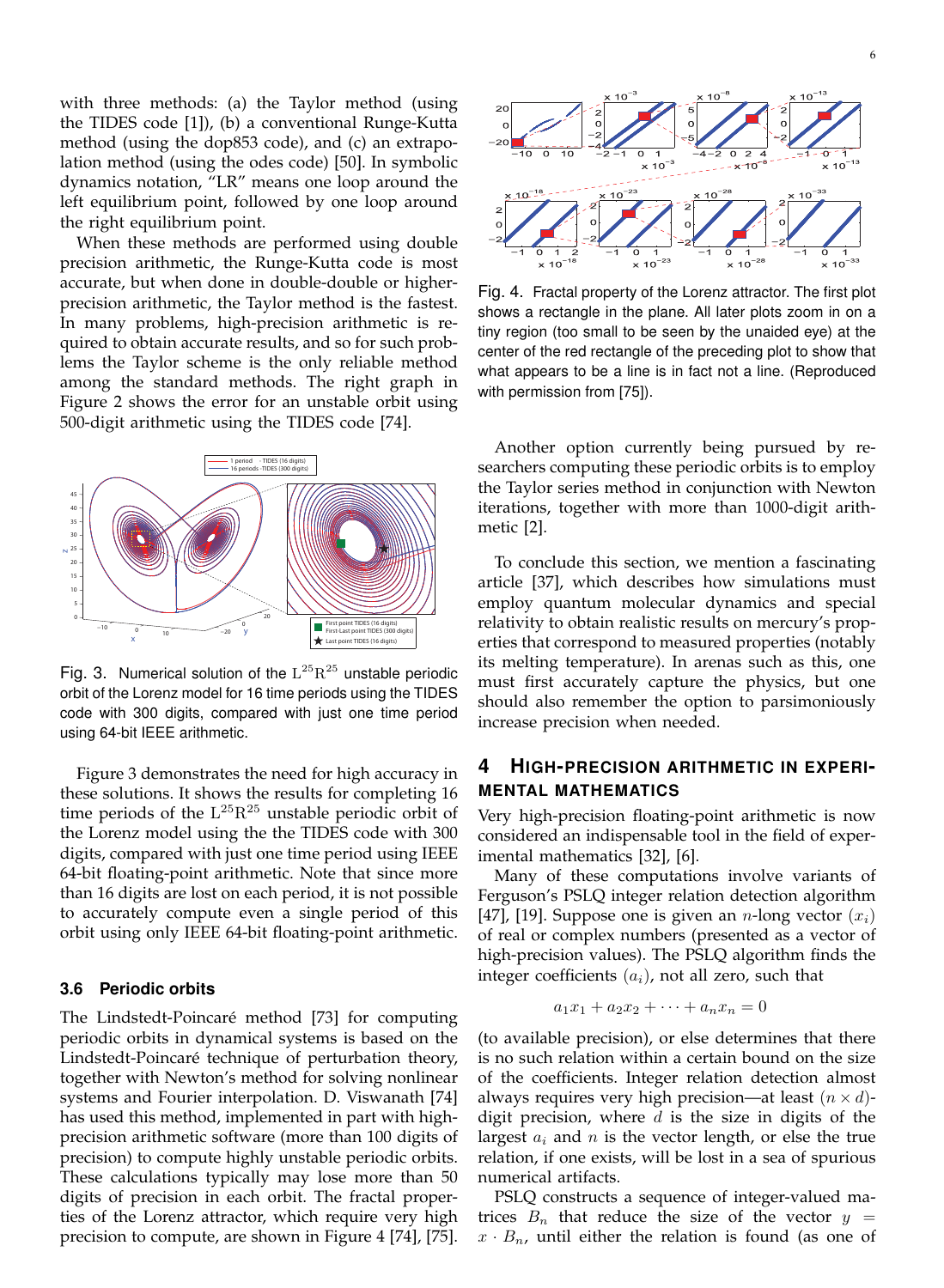the columns of matrix  $B_n$ ), or else numeric precision is exhausted. A relation is detected when the size of smallest entry of the  $y$  vector suddenly drops to zero or to less than the "epsilon" of the high-precision arithmetic system being employed (i.e.  $10^{-p}$ , where  $p$  is the number of digits of precision). The size of the drop in  $\min(|y_i|)$  at the iteration when the relation is detected can be viewed as a confidence level that the relation so discovered is not a numerical artifact. A drop of 20 or more orders of magnitude almost always indicates a real relation (although a numerical calculation such as this cannot be interpreted as rigorous proof that the relation is mathematically correct).

Two- and three-level variants of PSLQ are known, which perform almost all iterations with only double or intermediate precision, updating full-precision arrays only as needed. These variants are hundreds of times faster than the original PSLQ. A multipair variant of PSLQ is known that dramatically reduces the number of iterations required and is thus well-suited to parallel systems. As a bonus, it runs faster even on one CPU. Finally, two- and three-level versions of multipair PSLQ are now available, which combine the best of both worlds [19]. Most of our computations have been done with a two-level multipair PSLQ program.

Figure 5, which illustrates a multipair PSLQ run, shows the abrupt drop in  $\min |y_i|$  (by nearly 200 orders of magnitude in this case) at iteration 199, when the relation was detected.



Fig. 5. Decrease of  $\log_{10}(\min|y_i|)$  in a multipair PSLQ run.

## **4.1 The BBP formula for** π **and normality**

One of the earliest applications of PSLQ was to numerically discover what is now known as the "BBP" formula for  $\pi$ :

$$
\pi = \sum_{k=0}^{\infty} \frac{1}{16^k} \left( \frac{4}{8k+1} - \frac{2}{8k+4} - \frac{1}{8k+5} - \frac{1}{8k+6} \right).
$$

This remarkable formula, after a simple manipulation, can be used to calculate binary or base-16 digits of  $\pi$  beginning at the *n*-th digit, without needing to calculate any of the first  $n - 1$  digits. The underlying scheme requires very little memory and no multipleprecision arithmetic software [13], [32, pp. 135–143].

Since 1996, when the BBP formula for  $\pi$  was discovered, numerous other formulas of this type have been found using PSLQ and then subsequently proven [3]. For example, a binary formula has been found for Catalan's constant  $G = \sum_{n\geqslant 0} (-1)^n/(2n+1)^2$ , and both binary and ternary (base-3) formulas have been found for  $\pi^2$  [17].

These formulas have been used to compute digits that until just a decade or two ago were widely regarded as forever beyond the reach of humankind. For example, on March 14 (Pi Day), 2013, Ed Karrels of Santa Clara University computed 26 base-16 digits of  $\pi$  beginning at position one quadrillion [53]. His result: 8353CB3F7F0C9ACCFA9AA215F2. In 2011, researchers at IBM Australia employed the formulas mentioned above to calculate base-64 digits of  $\pi^2$ , base-729 digits of  $\pi^2$  and base-4096 digits of G, beginning at the ten trillionth position in each case. These results were then validated by independent computations [17].

At first, many regarded these PSLQ-discovered results to be amusing but of no deep mathematical significance. But then it was found that these BBPtype formulas have connections to the ancient (and still unanswered) question of why the digits of  $\pi$  and certain other related constants appear "random."

To be precise, a constant  $\alpha$  is said to be 2-normal, or normal base-2, if it has the property that every string of  $m$  base-2 digits appears, in the limit, with frequency  $2^{-m}$ . Normality in other bases is defined similarly. Richard Crandall (deceased December 20, 2012) and one of the present authors found that the question of whether constants such as  $\pi$  and log 2 are 2-normal reduces to a conjecture about the behavior of certain pseudorandom number generators derived from the associated BBP-type formulas [20], [32, pp. 163–178]. This same line of research subsequently led to a proof that an uncountably infinite class of real numbers are 2-normal [21], [25], including, for instance,

$$
\alpha_{2,3} = \sum_{n=0}^{\infty} \frac{1}{3^n 2^{3^n}}.
$$

(This particular constant was proven 2-normal by Stoneham in 1973; the more recent results span a much larger class.) Although this constant is provably 2-normal, interestingly it is provably *not* 6-normal [9].

# **5 HIGH-PRECISION ARITHMETIC IN MATHE-MATICAL PHYSICS**

Very high-precision computations, combined with variants of the PSLQ algorithm, have been remarkably effective in resolving certain classes of definite integrals that arise in mathematical physics settings. We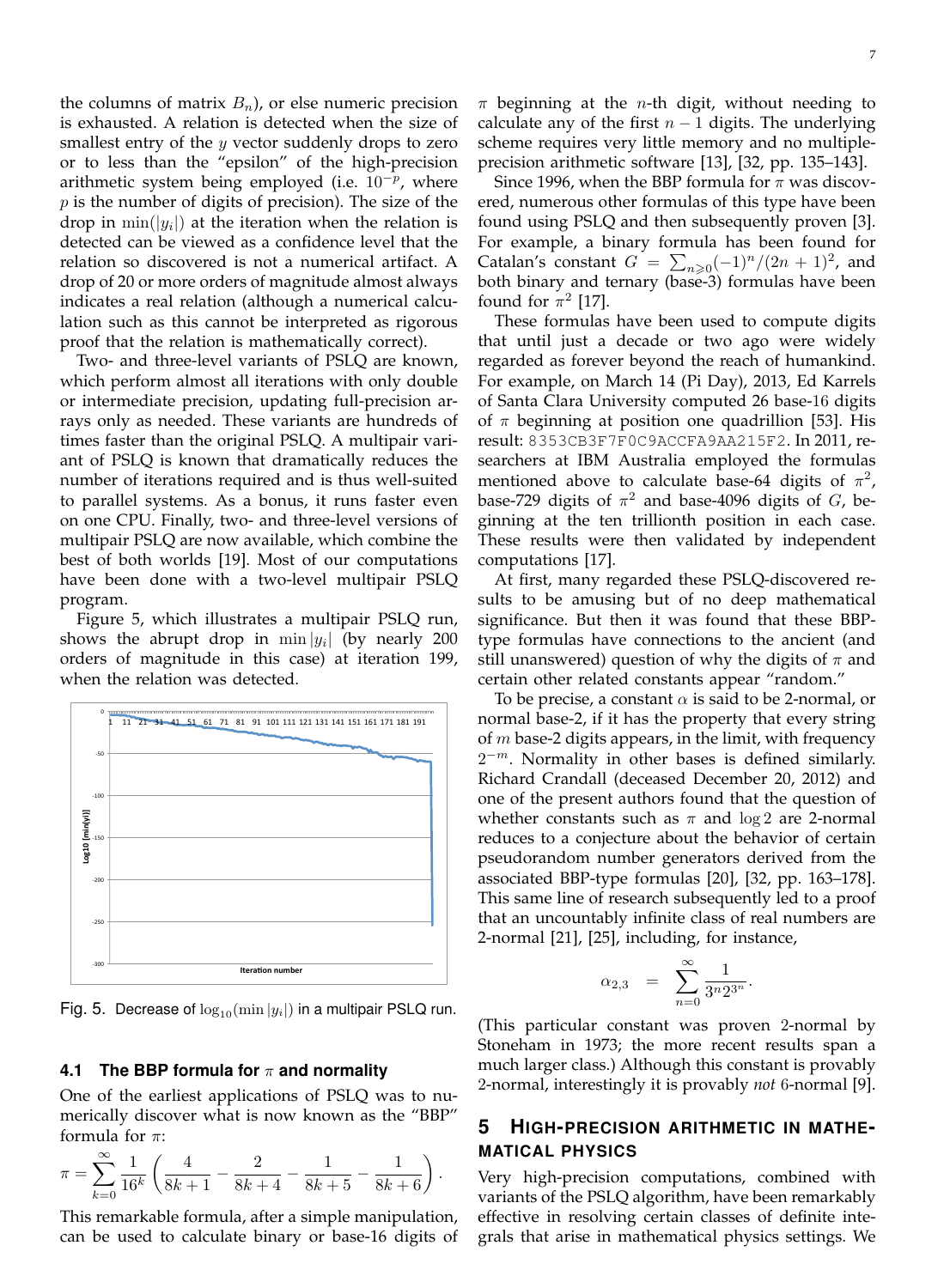summarize here a few examples of this methodology in action, following [12] and some related references as shown below.

### **5.1 Ising integrals**

In one study, the tanh-sinh quadrature scheme [23], [71], implemented using the ARPREC high-precision software [24], was employed to study the following classes of integrals [14], [15]. The  $D_n$  integrals arise in the Ising theory of mathematical physics, while the  $C_n$  are connected to quantum field theory:

$$
C_n = \frac{4}{n!} \int_0^\infty \cdots \int_0^\infty \frac{1}{\left(\sum_{j=1}^n (u_j + 1/u_j)\right)^2} \frac{du_1}{u_1} \cdots \frac{du_n}{u_n}
$$
  

$$
A \quad \int_0^\infty \frac{1}{\left(\sum_{j=1}^n (u_j + 1/u_j)\right)^2} \frac{du_1}{u_1} \cdots \frac{du_n}{u_n}
$$

$$
D_n = \frac{4}{n!} \int_0^\infty \cdots \int_0^\infty \frac{\prod_{i < j} \left(\frac{u_i - u_j}{u_i + u_j}\right)}{\left(\sum_{j=1}^n (u_j + 1/u_j)\right)^2} \frac{du_1}{u_1} \cdots \frac{du_n}{u_n}
$$
\n
$$
E_n = 2 \int_0^1 \cdots \int_0^1 \left(\prod_{1 \le j < k \le n} \frac{u_k - u_j}{u_k + u_j}\right)^2 dt_2 dt_3 \cdots dt_n.
$$

In the last line  $u_k = \prod_{i=1}^k t_i$ .

In general, it is very difficult to compute highprecision numerical values of  $n$ -dimensional integrals such as these. But as it turn out, the  $C_n$  integrals can be converted to one-dimensional integrals, which are amenable to evaluation with the tanh-sinh scheme:

$$
C_n = \frac{2^n}{n!} \int_0^\infty pK_0^n(p) \, \mathrm{d}p.
$$

Here  $K_0$  is the *modified Bessel function* [58]. 1000digit values of these sufficed to identify the first few instances of  $C_n$  in terms of well-known constants. For example,  $C_4 = 7\zeta(3)/12$ , where  $\zeta$  denotes the Riemann zeta function. For larger  $n$ , it quickly became clear that the  $C_n$  approach the limit

$$
\lim_{n \to \infty} C_n = 0.630473503374386796122040192710\dots
$$

This numerical value was quickly identified, using the *Inverse Symbolic Calculator 2.0* (available at http://carma-lx1.newcastle.edu.au:8087), as

$$
\lim_{n \to \infty} C_n = 2e^{-2\gamma},
$$

where  $\gamma$  is Euler's constant. This identity was then proven [14]. Some results were also obtained for the  $D_n$  and  $E_n$  integrals, although the numerical calculations involved there were much more expensive, requiring highly parallel computation [14], [15].

### **5.2 Ramble integrals**

A separate study considered n-dimensional *ramble integrals* [8]

$$
W_n(s) = \int_{[0,1]^n} \left| \sum_{k=1}^n e^{2\pi x_k i} \right|^s dx,
$$
 (4)

for complex s. These integrals occur in the theory of uniform random walk integrals in the plane, where at each iteration, a step of length one is taken in a random direction. Integrals such as  $(4)$  are the s-th moment of the distance to the origin after  $n$  steps. In [35], it is shown that when  $s = 0$ , the first derivatives of these integrals are

$$
W'_{n}(0) = \log(2) - \gamma - \int_{0}^{1} (J_{0}^{n}(x) - 1) \frac{dx}{x}
$$

$$
- \int_{1}^{\infty} J_{0}^{n}(x) \frac{dx}{x}
$$

$$
= \log(2) - \gamma
$$

$$
-n \int_{0}^{\infty} \log(x) J_{0}^{n-1}(x) J_{1}(x) dx.
$$

Here  $J_n(x)$  is the Bessel function of the first kind [58].

These integrand functions, which are highly oscillatory, are very challenging to evaluate to high precision. We employed tanh-sinh quadrature and Gaussian quadrature, together with the Sidi mW extrapolation algorithm, as described in a 1994 paper by Lucas and Stone [56], which, in turn, is based on two earlier papers by Sidi [65], [66]. While the computations were relatively expensive, we were able to compute 1000-digit values of these integrals for odd  $n$  up to 17 [8]. Unfortunately, this scheme does not work well for even  $n$ , but by employing a combination of symbolic and numeric computation we were able to obtain 50 to 100 good digits.

In the wake of this research, Sidi produced a refined method [67], which he believes can be used for even  $n$ . We recently started to implement it in high-precision arithmetic, but do not yet have any results.

### **5.3 Moments of elliptic integral functions**

The analysis of ramble integrals led to a study of moments of integrals involving products of elliptic integral functions [8]:

$$
I(n_0, n_1, n_2, n_3, n_4) =
$$
  

$$
\int_0^1 x^{n_0} K^{n_1}(x) K'^{n_2}(x) E^{n_3}(x) E'^{n_4}(x) dx.
$$
 (5)

Here the elliptic functions  $K, E$  and their complementary versions are given by:

$$
K(x) = \int_0^1 \frac{dt}{\sqrt{(1 - t^2)(1 - x^2 t^2)}}
$$
  
\n
$$
K'(x) = K(\sqrt{1 - x^2})
$$
  
\n
$$
E(x) = \int_0^1 \frac{\sqrt{1 - x^2 t^2}}{\sqrt{1 - t^2}} dt
$$
  
\n
$$
E'(x) = E(\sqrt{1 - x^2}).
$$

These and related expressions arise in a variety of physical contexts [16]. We computed over 4000 individual integrals of this form to between 1500 and 3000-digit precision using the ARPREC software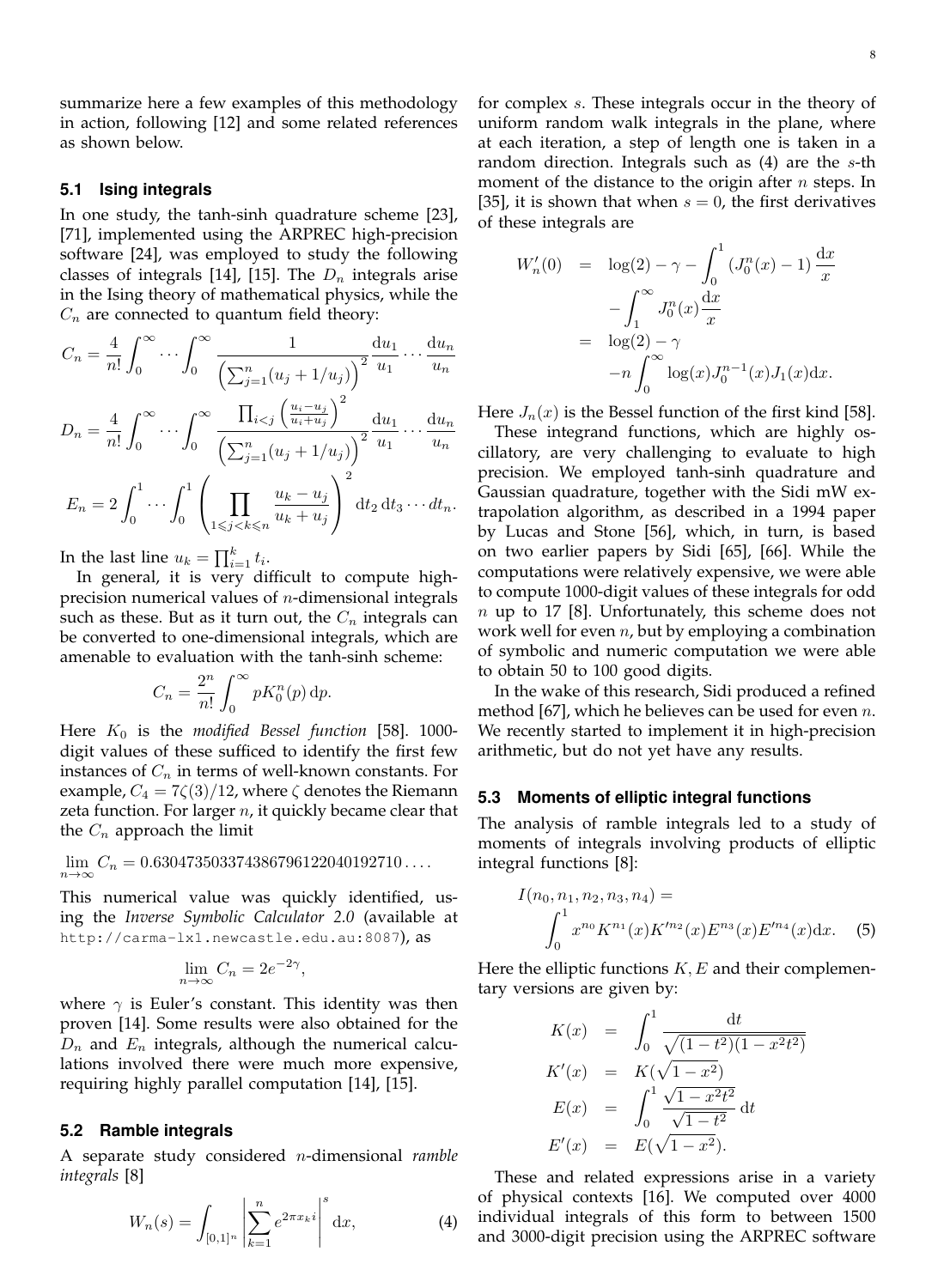[24]. In most cases we were *not* able to identify these integrals in closed form. But we did find many interesting relations *among* these integrals, using a high-precision multipair PSLQ program. Two of the conjectured identities found by the multipair PSLQ program are [8]:

$$
81 \int_0^1 x^3 K^2(x) E(x) dx \stackrel{?}{=}
$$
  
\n
$$
-6 \int_0^1 K^3(x) dx - 24 \int_0^1 x^2 K^3(x) dx
$$
  
\n
$$
+51 \int_0^1 x^3 K^3(x) dx + 32 \int_0^1 x^4 K^3(x) dx, \quad (6)
$$
  
\n
$$
-243 \int_0^1 x^3 K(x) E(x) K'(x) dx \stackrel{?}{=}
$$
  
\n
$$
-59 \int_0^1 K^3(x) dx + 468 \int_0^1 x^2 K^3(x) dx
$$
  
\n
$$
+156 \int_0^1 x^3 K^3(x) dx - 624 \int_0^1 x^4 K^3(x) dx
$$
  
\n
$$
-135 \int_0^1 x K(x) E(x) K'(x) dx.
$$
  
\n(7)

James Wan [76] has been able to prove many of these identities, including, recently, (6), but by no means all. A followup work [62] contains remarkable identities, such as

$$
\int_0^1 E(k)K'(k)^2 \mathrm{d}k = \frac{\pi^3}{12} + \frac{\Gamma^8(\frac{1}{4})}{384\pi^2} = \frac{\pi^3}{12} + \frac{2}{3}K^4\left(\frac{1}{\sqrt{2}}\right)
$$

,

for integrands which are three-fold products of elliptic integrals.

# **6 LATTICE SUMS ARISING FROM A POISSON EQUATION**

In this section we describe some results, just completed [11], that arose out of attempts to solve the Poisson equation, which arises in various contexts such as engineering applications, the analysis of crystal structures, and even the sharpening of photographic images.

The following lattice sums arise as values of basis functions in the Poisson solutions [11]:

$$
\phi_n(r_1,\ldots,r_n) = \frac{1}{\pi^2} \sum_{m_1,\ldots,m_n \text{ odd}} \frac{e^{i\pi(m_1r_1+\cdots+m_nr_n)}}{m_1^2+\cdots+m_n^2}.
$$

By noting some striking connections with Jacobi  $\vartheta$ function values, Richard Crandall, John Zucker and the present authors were are able to develop new closed forms for certain values of the arguments  $r_k$ [11].

Computing high-precision numerical values of such sums was facilitated by deriving formulas such as

$$
\phi_2(x, y) = \frac{1}{4\pi} \log \frac{\cosh(\pi x) + \cos(\pi y)}{\cosh(\pi x) - \cos(\pi y)}
$$

$$
-\frac{2}{\pi} \sum_{\mathbf{m} \in \mathbb{O}^+} \frac{\cosh(\pi mx) \cos(\pi my)}{m(1 + e^{\pi m})}, \quad (8)
$$

9

which is valid for  $x, y \in [-1, 1]$ .

After extensive high-precision numerical experimentation using (8), we discovered (then proved) the remarkable fact that when  $x$  and  $y$  are rational,

$$
\phi_2(x, y) = \frac{1}{\pi} \log A,\tag{9}
$$

where A is an *algebraic number*, namely the root of an algebraic equation with integer coefficients.

In this case we computed  $\alpha = \exp(8\pi \phi_2(x, y))$  (as it turned out, the '8' substantially reduces the degree of polynomials and so computational cost), and then generated the vector  $(1, \alpha, \alpha^2, \dots, \alpha^d)$ , which, for various conjectured values of  $d$ , was input to the multipair PSLQ program. When successful, the program returned the vector of integer coefficients  $(a_0, a_1, a_2, \dots, a_d)$  of a polynomial satisfied by  $\alpha$  as output. With some experimentation on the degree  $d$ , and after symbolic verification using *Mathematica*, we were able to ensure that the resulting polynomial is in fact the minimal polynomial satisfied by  $\alpha$ .

Here are some examples of the minimal polynomials discovered by this process [11]:

| $\boldsymbol{k}$ | Minimal polynomial for $\exp(8\pi\phi_2(1/k,1/k))$                      |  |  |  |
|------------------|-------------------------------------------------------------------------|--|--|--|
| 5                | $1+52\alpha-26\alpha^2-12\alpha^3+\alpha^4$                             |  |  |  |
| 6                | $1 - 28\alpha + 6\alpha^2 - 28\alpha^3 + \alpha^4$                      |  |  |  |
| 7                | $-1 - 196\alpha + 1302\alpha^2 - 14756\alpha^3 + 15673\alpha^4$         |  |  |  |
|                  | $+42168\alpha^5 - 111916\alpha^6 + 82264\alpha^7 - 35231\alpha^8$       |  |  |  |
|                  | $+19852\alpha^9 - 2954\alpha^{10} - 308\alpha^{11} + 7\alpha^{12}$      |  |  |  |
| 8                | $1 - 88\alpha + 92\alpha^2 - 872\alpha^3 + 1990\alpha^4 - 872\alpha^5$  |  |  |  |
|                  | $+92\alpha^{6} - 88\alpha^{7} + \alpha^{8}$                             |  |  |  |
| 9                | $-1 - 534\alpha + 10923\alpha^2 - 342864\alpha^3 + 2304684\alpha^4$     |  |  |  |
|                  | $-7820712\alpha^5 + 13729068\alpha^6$                                   |  |  |  |
|                  | $-22321584\alpha^7 + 39775986\alpha^8 - 44431044\alpha^9$               |  |  |  |
|                  | $+19899882\alpha^{10}+3546576\alpha^{11}$                               |  |  |  |
|                  | $-8458020\alpha^{12} + 4009176\alpha^{13} - 273348\alpha^{14}$          |  |  |  |
|                  | $+121392\alpha^{15} - 11385\alpha^{16} - 342\alpha^{17} + 3\alpha^{18}$ |  |  |  |
| 10               | $1 - 216\alpha + 860\alpha^2 - 744\alpha^3 + 454\alpha^4 - 744\alpha^5$ |  |  |  |
|                  | $+860\alpha^{6} - 216\alpha^{7} + \alpha^{8}$                           |  |  |  |

Using this data, we were able to conjecture a formula that gives the degree d as a function of  $k$  [11].

These computations required prodigiously high precision—up to 20,000-digit floating-point arithmetic in some cases, such as in the computation to find the degree-128 polynomial satisfied by  $\alpha = \exp(8\pi\phi_2(1/32, 1/32))$ . Related computations in a follow-up study required up to 50,000-digit arithmetic [5]. The norm of the largest polynomials so uncovered is large enough to cause some problems for current computer algebra systems.

# **7 INTEGRALS ARISING IN THE STUDY OF WIGNER ELECTRON SUMS**

In this section, we report some new results on "Wigner electron sums," which are discussed in [31].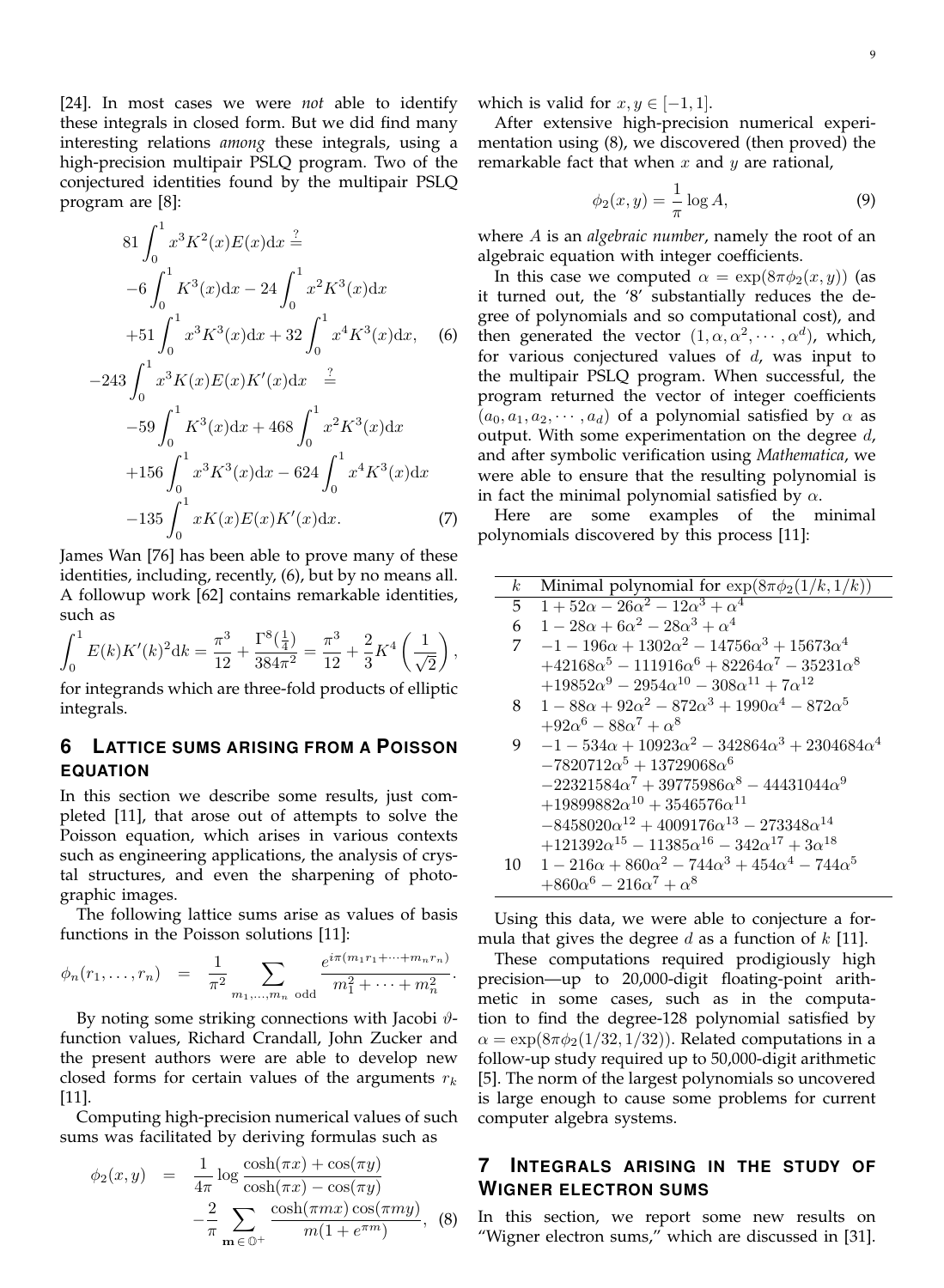Throughout this section,  $Q(x) = Q(x_1, \ldots, x_d)$  is a positive definite quadratic form in  $d$  variables with real coefficients and determinant  $\Delta > 0$ .

As proposed in [34, Chap. 7], [31] examined the behavior of

$$
\sigma_N(s) := \alpha_N(s) - \beta_N(s)
$$

as  $N \to \infty$ , where  $\alpha_N$  and  $\beta_N$  are given by

$$
\alpha_N(s) := \sum_{n_1=-N}^{N} \cdots \sum_{n_d=-N}^{N} \frac{1}{Q(n_1,\ldots,n_d)^s}, \qquad (10)
$$

$$
\beta_N(s) \quad := \quad \int_{-N-1/2}^{N+1/2} \cdots \int_{-N-1/2}^{N+1/2} \frac{\mathrm{d}x_1 \cdots \mathrm{d}x_d}{Q(x_1, \ldots, x_d)^s} \tag{11}
$$

As usual, the summation in (10) is understood to avoid the term corresponding to  $(n_1, \ldots, n_d)$  $(0, \ldots, 0)$ . If Re  $s > d/2$ , then  $\alpha_N(s)$  converges to the Epstein zeta function  $\alpha(s) = Z_Q(s)$  as  $N \to \infty$ . On the other hand, each integral  $\beta_N(s)$  is only defined for Re  $s < d/2$ .

*A priori* it is therefore unclear, for any s, whether the limit  $\sigma(s) := \lim_{N \to \infty} \sigma_N(s)$  should exist. In what follows, we will write  $\sigma(s)$  for the limit. For more on the physical background behind such sums, which motivates the interest in the limit  $\sigma(s)$ , we refer to [31].

In the case  $d = 2$ , it was shown in [30, Theorem 1] that the limit  $\sigma(s)$  exists in the strip  $0 < \text{Re } s < 1$ and that it coincides therein with the analytic continuation of  $\alpha(s)$ . Further, in the case  $d = 3$  with  $Q(x) = x_1^2 + x_2^2 + x_3^2$ , it was shown in [30, Theorem 3] that the limit  $\sigma(s) := \lim_{N \to \infty} \sigma_N(s)$  exists for  $1/2 < \text{Re } s < 3/2$  as well as for  $s = 1/2$ . However, it was proven that  $\sigma(1/2) - \pi/6 = \lim_{\varepsilon \to 0^+} \sigma(1/2 + \varepsilon)$ . In other words, the limit  $\sigma(s)$  exhibits a jump discontinuity at  $s = 1/2$ . It is therefore natural to ask in what senses the phenomenon observed for the cubic lattice when  $d = 3$  extends both to higher dimensions and to more general quadratic forms. Theorem 7.1 below extends this result to arbitrary positive definite Q in all dimensions.

#### **7.1 Jump discontinuities in Wigner limits**

As above, let  $Q(x) = Q_A(x) = \sum_{1 \leq i,j \leq d} a_{ij} x_i x_j$ , with  $A = (a_{ij})_{1 \leq i,j \leq d}$  symmetric and positive definite. Set also  $B(s) = \text{tr}(A)A - 2(s+1)A^2$ . Finally, define

$$
V(s) = V_Q(s) := \int_{\|x\|_{\infty} = 1} \frac{Q_{B(s)}(x)}{Q_A(x)^{s+2}} d\lambda_{d-1}, \qquad (12)
$$

with  $\lambda_{d-1}$  the induced  $(d-1)$ -dimensional measure on the faces.

**Theorem 7.1** (General jump discontinuity [31])**.** *Let* Q *be an arbitrary positive definite quadratic form. Then the limit*  $\sigma(s) := \lim_{N \to \infty} \sigma_N(s)$  *exists in the strip*  $d/2 - 1 <$ 

 $\text{Re } s < d/2$  *and for*  $s = d/2 - 1$ *. In the strip,*  $\sigma(s)$  *coincides with the analytic continuation of*  $\alpha(s)$ *. On the other hand,* 

$$
\sigma(d/2 - 1) + \frac{d/2 - 1}{24} V_Q'(d/2 - 1)
$$
  
=  $\alpha(d/2 - 1) = \lim_{\varepsilon \to 0^+} \sigma(d/2 - 1 + \varepsilon)$ , (13)

*with*  $V_Q$  *as introduced in equation* (12).

# **7.2** The behavior of  $V'_Q(d/2-1)$

We now examine the nature of  $V'_Q(d/2-1)$  in somewhat more detail. From the definition (12) we obtain that

$$
V'_{Q}(d/2 - 1) = -\frac{4 \operatorname{tr}(A)}{d\sqrt{\det(A)}} \frac{\pi^{d/2}}{\Gamma(d/2)} \tag{14}
$$

$$
-\int_{\|x\|_{\infty}=1} \frac{\operatorname{tr}(A)Q_{A}(x) - dQ_{A^{2}}(x)}{Q_{A}(x)^{d/2+1}} \log Q_{A}(x) d\lambda_{d-1}.
$$

The equality is a consequence of [31, Lemma 2.5].

**Example 7.2** (Recovery of cubic jump)**.** Let us demonstrate that Theorem 7.1 reduces to the result given in [31] in the cubic lattice case. In that case,  $A = I$  and  $tr(A) = d$ , so that the integral in (14), involving the logarithm, vanishes. Hence,

$$
V'(d/2 - 1) = -4 \frac{\pi^{d/2}}{\Gamma(d/2)},
$$

in agreement with the value given in [31].  $\Diamond$ 

In [31] the question was *not* settled of whether  $V'_Q(d/2-1)$  can possibly vanish for some positive definite quadratic form  $Q$ . However, a simple criterion for  $V'_Q(d/2-1) < 0$  was given.

**Proposition 7.3** ([31])**.** *Let* Q *be a positive definite quadratic form with*

$$
dQ_{A^2}(x) \leqslant \text{tr}(A)Q_A(x) \tag{15}
$$

*for all*  $x$  *with*  $||x||_{\infty} = 1$ *. Then*  $V'_{Q}(d/2-1) < 0$ *. The same conclusion holds if*  $\leq$ ' *is replaced with '* $\geq$ *' in (15).* 

**Example 7.4** (Some non-cubic lattices)**.** Consider the case when  $A = A_p := I - pE$ , where E is the matrix with all entries equal to 1. One easily checks that  $A_p$ is positive definite if and only if  $p < 1/d$ . Hence, we assume  $p < 1/d$ . We further observe that

$$
Q_{A_p}(x) = ||x||_2^2 - p \left(\sum_{j=1}^d x_j\right)^2,
$$

as well as  $A_p^2 = A_{p(2-dp)}$ . Thus equipped, a brief calculation reveals that

$$
dQ_{A_p^2}(x) - \text{tr}(A_p)Q_{A_p}(x)
$$

$$
pd||x||_2^2 - p[1 - (d-1)p] \left(\sum_{j=1}^d x_j\right)^2.
$$

 $=$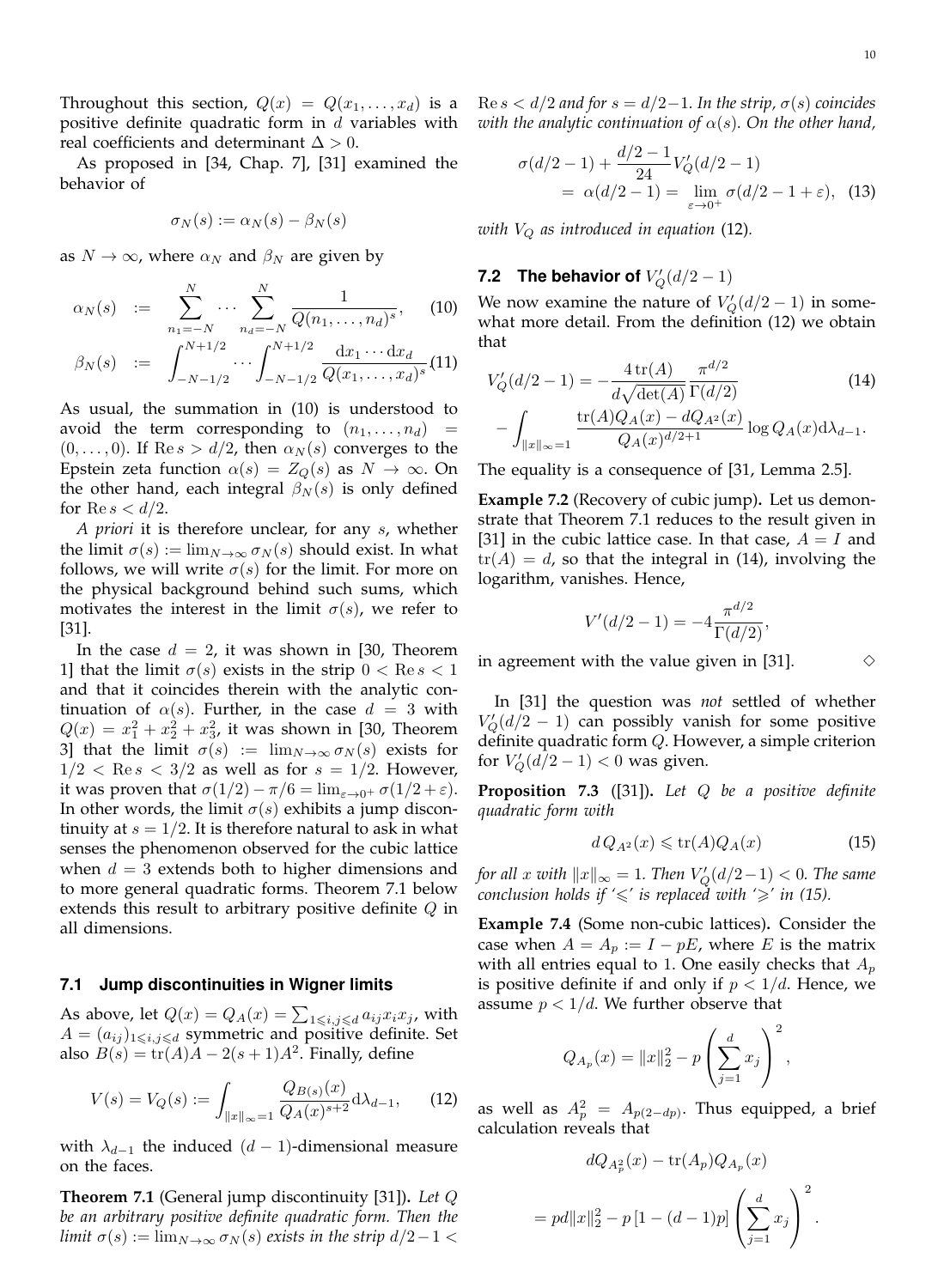Notice that, by Hölder's inequality,

$$
\left(\sum_{j=1}^d x_j\right)^2 \leqslant ||x||_1^2 \leqslant d||x||_{\infty} ||x||_2^2.
$$

Assume further that  $p \ge 0$  so that  $p[1-(d-1)p] > 0$ . We then find that, for all x with  $||x||_{\infty} = 1$ ,

$$
dQ_{A_p^2}(x) - \text{tr}(A_p)Q_{A_p}(x) \geqslant p^2 d(d-1) ||x||_2^2 \geqslant 0.
$$

By Proposition 7.3, we have thus shown that  $V_Q'(d/2-$ 1)  $< 0$ , with  $Q = Q_{A_p}$ , for all  $0 \leq p < 1/d$ .

Proposition 7.3 can fail comprehensively if its conditions are not fully met:

**Example 7.5** (Some scaled cubic lattices)**.** Consider the case when  $A = A_p := I + pD(a)$ , where  $D(a) =$  $D(a_1, \ldots, a_d)$  is a diagonal matrix with  $t := \text{tr}(D) =$  $\sum_{k=1}^{d} a_k$  and without loss  $p \ge 0$ . Now  $A_p$  is positive definite if and only if  $pa_k + 1 > 0$  for all  $1 \leq k \leq d$ . Suppose that  $t = \text{tr}(D) = 0$ . Then  $\text{tr}(A_p) = d$ , Also  $A_p^2 = I + 2pD(a) + p^2D(a_1^2, \ldots, a_k^2)$ . Thence,

$$
dQ_{A_p^2}(x) - \text{tr}(A_p)Q_{A_p}(x) = pd \sum_{k=1}^d a_k (1 + pa_k) x_k^2,
$$

which must change signs on the sphere, since  $a_k$  does, and so Proposition 7.3 does not apply.

On the basis of our analysis, motivated by cases such as Examples 7.4 and 7.5 where Proposition 7.3 does not apply, we were led to the conjecture below.

**Conjecture 7.6** (Negative jumps)**.** *For all dimensions* d and all positive definite forms  $Q$ , one has  $V'(d/2-1) < 0$ .

# **7.3** Numerical exploration of  $V'_Q(d/2-1)$

In an attempt to better understand Conjecture 7.6, we observed that the integral in  $(14)$  decomposes as  $2d$ integrals of the form

$$
v_i(\pm) :=
$$
  

$$
\int \|x\|_{\infty} \le 1, \quad \frac{dQ_{A^2}(x) - tr(A)Q_A(x)}{Q_A(x)^{d/2+1}} \log Q_A(x) d\lambda_{d-1}
$$

for  $1 \leq i \leq d$  over  $(d-1)$ -dimensional hypercubes. The task at hand is to explore whether the inequality

$$
\sum_{i=1}^{d} v_i(+) + \sum_{i=1}^{d} v_i(-) < \frac{4\operatorname{tr}(A)}{d\sqrt{\det(A)}} \frac{\pi^{d/2}}{\Gamma(d/2)} \tag{16}
$$

can ever fail. As the dimension grows, the cost of the required numerical integration increases substantially, as noted above in Section 5.1. Thus, we decided to computationally examine whether the ratio  $L/R =$ LHS/RHS in (16) is always less than 1 for  $d = 3$ , which is the physically most meaningful case of Conjecture 7.6.

#### **7.4 Numerical evidence for the Conjecture**

In our tests of Conjecture 7.6, we programmed both sides of (16) using double-double arithmetic with the QD software package [52]. This permitted highly accurate analysis, which is essential since, as we discovered, the most interesting regions of the space also correspond to nearly singular matrices and correspondingly difficult integrands.

In particular, we generated a set of 1000 symmetric positive definite  $3 \times 3$  test matrices, each of which was constructed as  $A = ODO^*$ , where O is the orthonormalization of a pseudorandom  $3 \times 3$  matrix with integer entries chosen in  $[-1000, 1000]$ , and D is a diagonal matrix with integer entries in  $[1, 1000]$ . Note that the diagonal entries of  $D$  are thus also the eigenvalues of the test matrix  $A = ODO^*$ . The resulting 2-D integrals implicit in (16) were computed using the tanh-sinh quadrature scheme [23], [71], with sufficiently large numbers of quadrature points to ensure more than 10-digit accuracy in the results.

We found that the ratio  $L/R$  is indeed less than one in all cases, but that it is close to one for those matrices whose eigenvalues have two very small entries and one large entry. For example, a test matrix A with eigenvalues  $(1, 5, 987)$  produced the ratio  $0.987901...$ , and a test matrix  $A$  with eigenvalues  $(1, 1, 999)$  produced the ratio 0.993626 . . ..

Finally, we explored the case where the  $O$  matrix is generated pseudorandomly as above, but the eigenvalues in  $D$  (and thus the eigenvalues of  $A$ ) are set to  $(1, 1, 10^n)$ , for  $n = 1, 2, \dots, 6$ . The resulting  $L/R$  ratios are shown in the table below, truncated to 8 digits, with quadrature levels and run times in seconds. Here the column labeled "quad. level" indicates the quadrature level Q. The number of quadrature points, approximately  $8 \times 2^Q$  in each of the two dimensions, is a index of the computational effort required.

All of these tests confirm that indeed the ratio  $L/R < 1$ , although evidently it can be arbitrarily close to one with nearly singular matrices. Thus, we see no reason to reject Conjecture 7.6.

|                |             | quad. | run     |
|----------------|-------------|-------|---------|
| $\eta$         | $L/R$ ratio | level | time    |
| $\mathbf{1}$   | 0.50270699  | 6     | 3.28    |
| $\overline{2}$ | 0.90761214  | 6     | 3.28    |
| 3              | 0.98835424  | 7     | 13.11   |
| 4              | 0.99877007  | 8     | 52.30   |
| 5              | 0.99987615  | 10    | 528.98  |
| 6              | 0.99998760  | 12    | 8360.91 |

In future studies, we will attempt to test Conjecture 7.6 in four dimensions. These studies will likely require highly parallel computation in addition to highprecision arithmetic.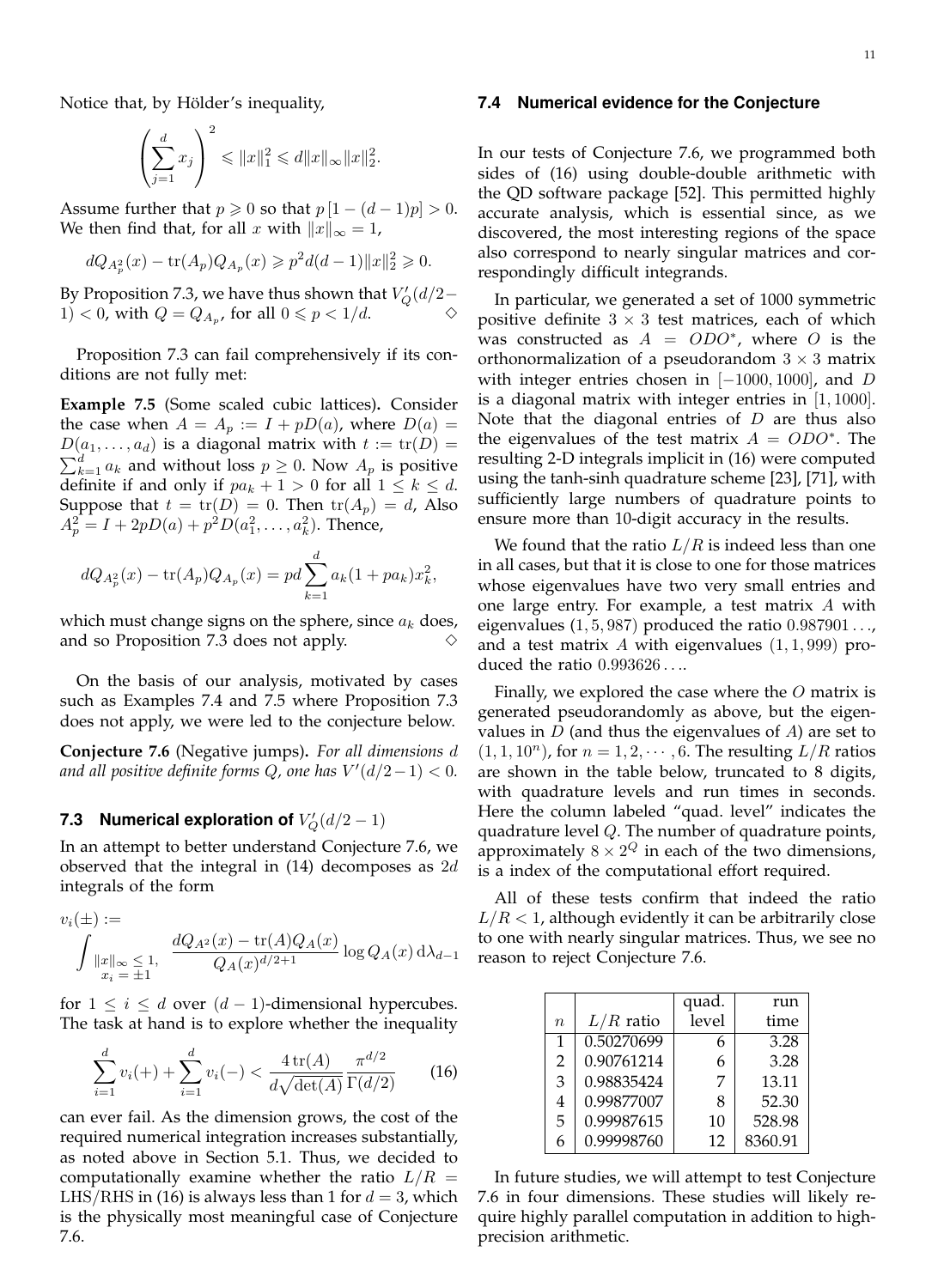# **8 REQUIREMENTS FOR FUTURE HIGH-PRECISION ARITHMETIC SOFTWARE**

It is clear from the preceding survey of applications that high-precision arithmetic facilities are indispensable for a growing body of numerically demanding applications spanning numerous disciplines, ranging from dynamical systems and experimental mathematics to computational physics.

Software tools for performing such computations, and tools for converting scientific codes to use highprecision arithmetic, are in general more efficient, useable and robust than they were in the past. Yet it is clear, from the examples we have presented and other experiences, that the presently available tools still have a long ways to go.

Even commercial packages, which in general are significantly more complete and robust than open software packages, could use some improvements. For example, a recent study by the present authors and Richard Crandall of Mordell-Tornheim-Witten sums, which arise in mathematical physics, required numerical values of derivatives of polylogarithms with respect to the order. Our version of *Maple* did not offer this functionality, and while our version of *Mathematica* attempted to evaluate these derivatives, the execution was rather slow and did not return the expected number of correct digits [10].

Here are some specific areas of needed improvement.

## **8.1 High-precision and emerging architectures**

The scientific computing world is moving very rapidly into parallel computing, including multicore computing [77]. It is possible to perform highprecision computations in parallel by utilizing message passing interface (MPI) software at the application level (rather than attempting to parallelize individual high-precision operations). MPI employs a "shared none" environment that avoids many difficulties. Indeed, numerous high-precision applications have been performed on highly parallel systems using MPI, including the Ising study mentioned in Section 5.1 and a numerical integration reported in [7].

But on modern multicore systems, parallel processing is more efficiently performed using a shared memory, threaded environment such as OpenMP [77] within a single node, even if MPI is employed for parallelism between nodes. Computations that use an environment such as OpenMP must be entirely "threadsafe," which means, among other things, that no shared variables are actively written to, or otherwise there may be difficulties with processors stepping on each other during parallel execution. Employing "locks" and the like may remedy such difficulties, but only by reducing parallel efficiency.

As it turns out, few if any high-precision software packages currently available are entirely thread-safe

(or, at the least, it is not clear from the available documentation that they are thread-safe). Thus it is not possible to execute parallel programs using these high-precision packages in the most efficient parallel environments on multicore systems.

Another important development here is the recent emergence of graphics processing units (GPUs) and their usage for high-performance computing applications [77]. At the time of this writing, four of the top ten computer systems on the Top 500 list of the world's most powerful supercomputers incorporate GPUs [72]. Thus it is increasingly clear that future high-precision packages, whether they be integrated into commercial software or as augmentations to conventional programming environments, must be able to run, as an option, on GPU hardware.

#### **8.2 Precision level and transcendental support**

As we noted above, some emerging applications require prodigious levels of numeric precision—10,000, 50,000 or more digits. Thus future facilities for highprecision arithmetic must employ advanced data structures and algorithms, such as FFT-based multiplication, that are efficient for extremely high-precision computation.

Along this line, it is no longer sufficient to simply provide basic arithmetic operations, at any precision level, since a surprisingly wide range of transcendental and special functions have arisen in recent studies. This is one area where commercial packages such as *Maple* and *Mathematica* generally shine, but others generally fall short. Modern high-precision packages should support the following:

- 1) Basic transcendentals—exp, log, sin, cos, tan, hyperbolic functions—and the corresponding inverse functions [58, Sec. 4].
- 2) Gamma, digamma, polygamma, incomplete gamma, beta and incomplete beta functions [58, Sec. 5, 8].
- 3) Riemann zeta function, polylogarithms and Dirichlet L-functions [58, Sec. 25].
- 4) Bessel functions (first, second and third kinds, modified, etc.) [58, Sec. 10].
- 5) Hypergeometric functions [58, Sec. 15].
- 6) Airy functions [58, Sec. 9].
- 7) Elliptic integral functions [58, Sec. 19].
- 8) Jacobian elliptic functions and Weierstrass elliptic/modular functions [58, Sec. 22, 23].
- 9) Theta functions [58, Sec. 20, 21].

These functions should be implemented with the best available algorithms for different argument ranges and precision levels, and should also support both real and complex arguments where possible. Recent research gives hope in this arena—see, for instance [32, pp. 215–245], [38], [41], [58]—but these published schemes need to be implemented in publicly available high-precision computing environments.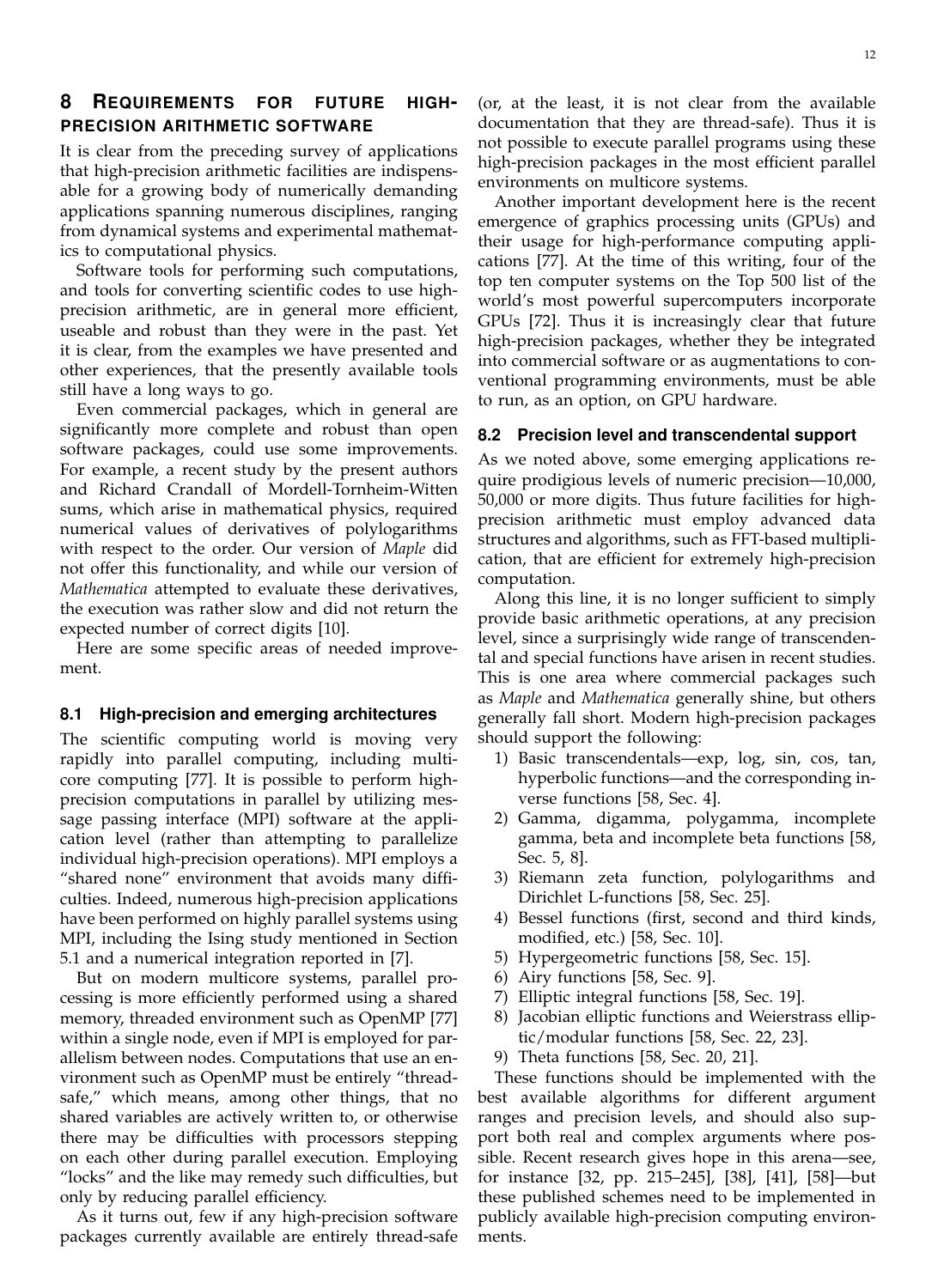## **8.3 Reproducibility**

As we noted above in Section 1, reproducibility is increasingly important in scientific computing. As is well known, architectural differences, subtle changes in the order in which compilers generate instructions and even changes to the processor count can alter results, and round-off errors inevitably accumulate. Many of these difficulties stem from the fact that floating-point arithmetic operations (standard or highprecision) are not associative:  $(a+b)+c$  is not guaranteed to be the same as  $a+(b+c)$ . They are further exacerbated in a parallel environment, where deterministic order of execution often cannot be guaranteed.

One benefit of high-precision arithmetic is to enhance reproducibility of results, since it can dramatically reduce floating-point roundoff error. Some examples were mentioned in Section 1. In most cases, by appropriately adjusting the level of precision, high levels of reproducibility can be achieved.

Some researchers are investigating facilities to guarantee bit-for-bit reproducibility in IEEE floating-point arithmetic across different platforms, although for the time they feature only partial reproducibility [39]. Thus at some point similar facilities may be provided in high-precision computing systems as well.

However, bit-for-bit reproducibility, in addition to possibly slowing down execution, has the potential downside of masking serious numerical difficulties. Often numerical difficulties in a code only come to light when a minor code change or a run on a different number of processors produces a surprisingly large change in the results. Ensuring bit-for-bit reproducibility might hide such problems from the user.

In any event, while bit-for-bit reproducibility may eventually be realized in high-precision computing, it is not likely to appear anytime soon. Thus for the foreseeable future, users of these libraries must be willing to accept some level of non-reproducibility and manage their computations accordingly.

## **REFERENCES**

- [1] A. Abad, R. Barrio, F. Blesa and M. Rodriguez, "TIDES: a Taylor series Integrator for Differential EquationS," *ACM Trans. on Math. Software*, to appear (2012). Software available online at http:gme.unizar.es/software/tides.
- [2] A. Abad, R. Barrio, and A. Dena, "Computing periodic orbits with arbitrary precision," *Phys. Rev. E*, 84 (2011), 016701.
- [3] D. H. Bailey, "A compendium of BBP-type formulas," Apr. 2011, available at http: //www.davidhbailey.com/dhbpapers/bbp-formulas.pdf. An interactive database is online at http://bbp.carma.newcastle.edu.au.
- [4] D. H. Bailey, "Resolving numerical anomalies in scientific computation," Apr. 2015, available at http: //www.davidhbailey.com/dhbpapers/numerical-bugs.pdf.
- [5] D. H. Bailey and J. M. Borwein, "Compressed lattice sums arising from the Poisson equation: Dedicated to Professor Hari Sirvastava," *Boundary Value Problems*, 75 (2013), DOI: 10.1186/1687-2770-2013-75, http:

//www.boundaryvalueproblems.com/content/2013/1/75.

[6] D. H. Bailey and J. M. Borwein, "Experimental mathematics: Examples, methods and implications," *Notices of the AMS*, 52 (May 2005), 502-514.

- [7] D. H. Bailey and J. M. Borwein, "Highly parallel, high-precision numerical integration," Apr. 2008, available at http://www.davidhbailey.com/dhbpapers/quadparallel.pdf.
- [8] D. H. Bailey and J. M. Borwein, "Hand-to-hand combat with thousand-digit integrals," *J. of Computational Science*, 3 (2012), 77–86.
- [9] D. H. Bailey and J. M. Borwein, "Nonnormality of Stoneham constants," Ramanujan J., 29 (2012), 409-422; DOI 10.1007/s11139-012-9417-3.
- [10] D. H. Bailey, J. M. Borwein and R. E. Crandall, "Computation and theory of extended Mordell-Tornheim-Witten sums," *Mathematics of Computation*, to appear, Jul 2012, http://www.davidhbailey.com/dhbpapers/BBC.pdf.
- [11] D. H. Bailey, J. M. Borwein, R. E. Crandall and J. Zucker, "Lattice sums arising from the Poisson equation," *J. Physics A: Math. and Theor.*, 46 (2013), 115201.
- [12] D. H. Bailey, R. Barrio and J. M. Borwein, "High-precision computation: Mathematical physics and dynamics," *Appl. Math. and Computation*, 218 (2012), 10106–10121.
- [13] D. H. Bailey, P. B. Borwein and S. Plouffe, "On the rapid computation of various polylogarithmic constants," *Math. of Computation*, 66 (Apr 1997), 903–913.
- [14] D. H. Bailey, J. M. Borwein and R. E. Crandall, "Integrals of the Ising class," *J. Physics A: Math. and Gen.*, 39 (2006), 12271–12302.
- [15] D. H. Bailey, D. Borwein, J. M. Borwein and R. E. Crandall, "Hypergeometric forms for Ising-class integrals," *Exp. Mathematics*, 16 (2007), 257–276.
- [16] D. H. Bailey, J. M. Borwein, D. M. Broadhurst and L. Glasser, "Elliptic integral representation of Bessel moments," *J. Phys. A: Math. and Theor.,* **41** (2008), 5203–5231. DOI 205203 (IoP Select).
- [17] D. H. Bailey, J. M. Borwein, A. Mattingly and G. Wightwick, "The computation of previously inaccessible digits of  $\pi^2$  and Catalan's constant," *Notices of the AMS*, 60 (2013), no. 7, 844–854.
- [18] D. H. Bailey, J. M. Borwein and V. Stodden, "Set the default to 'open'," *Notices of the AMS*, 60 (6) (2013), 679–680.
- [19] D. H. Bailey and D. Broadhurst, "Parallel integer relation detection: Techniques and applications," *Math. of Computation*, 70 (2000), 1719–1736.
- [20] D. H. Bailey and R. E. Crandall, "On the random character of fundamental constant expansions," *Exp. Mathematics*, 10 (2001), 175–190.
- [21] D. H. Bailey and R. E. Crandall, "Random generators and normal numbers," *Exp. Mathematics*, 11 (2004), 527–546.
- [22] D. H. Bailey and A. M. Frolov, "Universal variational expansion for high-precision bound-state calculations in three-body systems. Applications to weakly-bound, adiabatic and two-shell cluster systems," *J. Physics B*, 35 (2002), 42870–4298.
- [23] D. H. Bailey, X. S. Li and K. Jeyabalan, "A comparison of three high-precision quadrature schemes," *Exp. Mathematics*, 14 (2005), 317–329.
- [24] D. H. Bailey, X. S. Li and B. Thompson, "ARPREC: An arbitrary precision computation package," Sep 2002, http://www.davidhbailey.com/dhbpapers/arprec.pdf.
- [25] D. H. Bailey and M. Misiurewicz, "A strong hot spot theorem," *Proc. of the AMS*, 134 (2006), 2495–2501.
- [26] R. Barrio, "Performance of the Taylor series method for ODEs/DAEs," *Appl. Math. Comput.*, 163 (2005), 525–545.
- [27] R. Barrio, "Sensitivity analysis of ODEs/DAEs using the Taylor series method," *SIAM J. Sci. Computing*, 27 (2006), 1929–1947.
- [28] R. Barrio, F. Blesa, M. Lara, "VSVO formulation of the Taylor method for the numerical solution of ODEs," *Comput. Math. Appl.*, 50 (2005), 93–111.
- [29] C. F. Berger, Z. Bern, L. J. Dixon, F. Febres Cordero, D. Forde, H. Ita, D. A. Kosower and D. Maitre, "An automated implementation of on-shell methods for one-loop amplitudes," *Phys. Rev. D*, 78 (2008), 036003, http://arxiv.org/abs/0803.4180.
- [30] D. Borwein, J. M. Borwein, and R. Shail, "Analysis of certain lattice sums," *J. Math. Anal. and Appl.*, 143 (1989), 126–137.
- [31] D. Borwein, J. M. Borwein, and A. Straub, "On lattice sums and Wigner limits," preprint, July 2013.